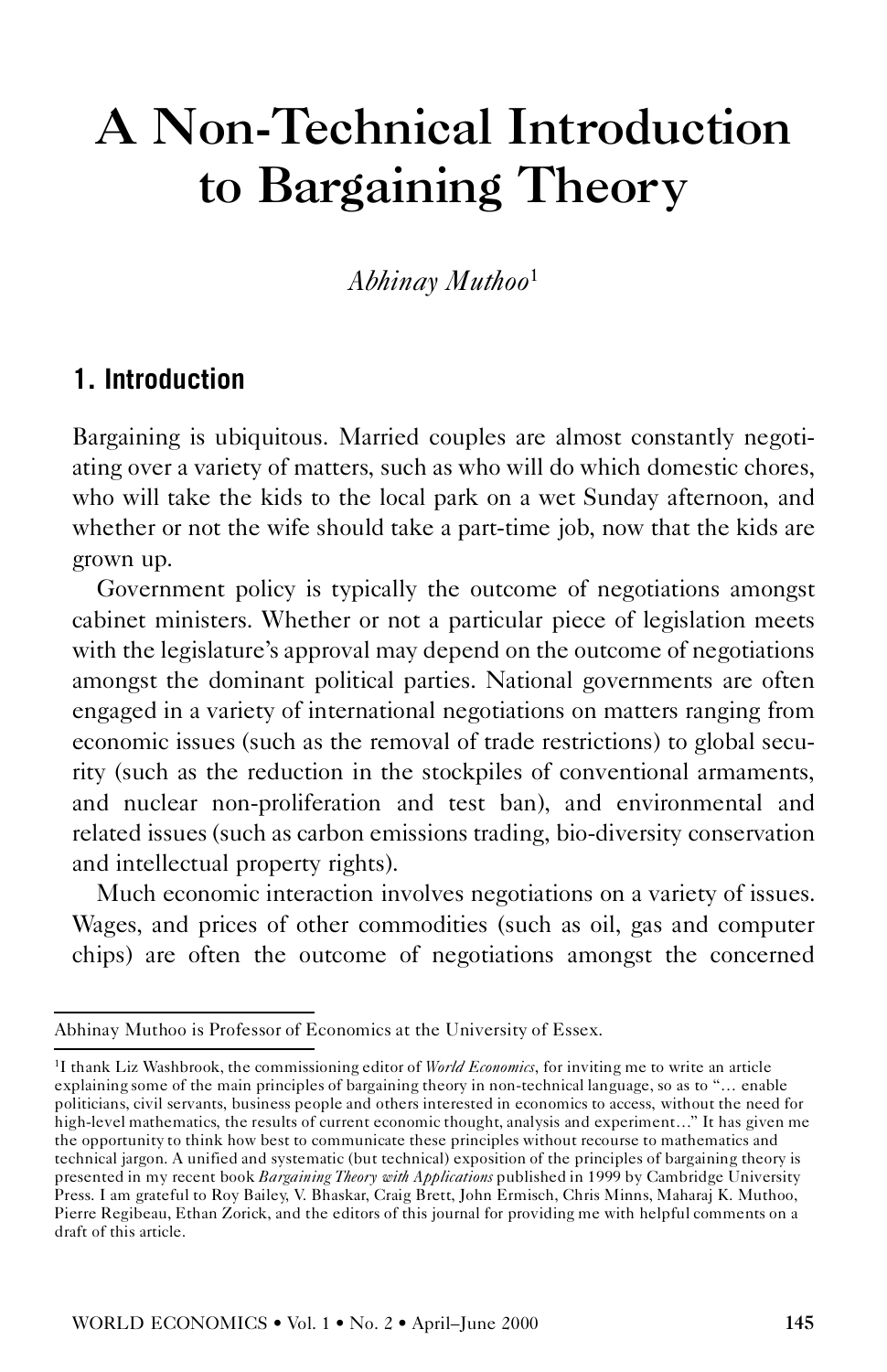parties. The current wave of mergers and acquisitions require negotiations over, amongst other issues, the price at which such transactions are to take place.

What variables (or factors) determine the outcome of negotiations such as those mentioned above? What are the sources of bargaining power? What strategies can help improve one's bargaining power? What variables determine whether parties to a territorial dispute will reach a negotiated settlement, or engage in military war? How can one enhance the likelihood that parties in such negotiations will strike an agreement quickly so as to minimise the loss of life through war? What strategies should one adopt to maximise the negotiated sale price of one's house? How can one negotiate a better deal (such as a wage increase) from one's employers?

Bargaining theory seeks to address the above and many similar real-life questions concerning bargaining situations. In this article I shall expound some fundamental principles of this theory in a non-technical language and in a simplified illustrative manner.

## 1.1 Bargaining situations and bargaining

Consider the following situation. An individual, called Aruna, owns a house that she is willing to sell at a minimum price of £50,000; that is, she 'values' her house at £50,000. Another individual, called Mohan, is willing to pay up to £70,000 for Aruna's house; that is, he values her house at £70,000. If trade occurs—that is, if Aruna sells the house to Mohan—at a price that lies between £50,000 and £70,000, then both Aruna (the 'seller') and Mohan (the 'buyer') would become better off. This means that in this situation these two individuals have a common interest to trade. At the same time, however, they have conflicting (or divergent) interests over the price at which to trade: Aruna, the seller, would like to trade at a high price, while Mohan, the buyer, would like to trade at a low price.

Any exchange situation, such as the one just described, in which a pair of individuals (or organisations) can engage in mutually beneficial trade but have conflicting interests over the terms of trade is a *bargaining situation*. Stated in general terms, a bargaining situation is a situation in which two or more players<sup>2</sup> have a common interest to co-operate, but have conflicting interests over exactly how to co-operate.

<sup>2</sup>A 'player' can be either an individual, or an organisation (such as a firm, a political party or a country).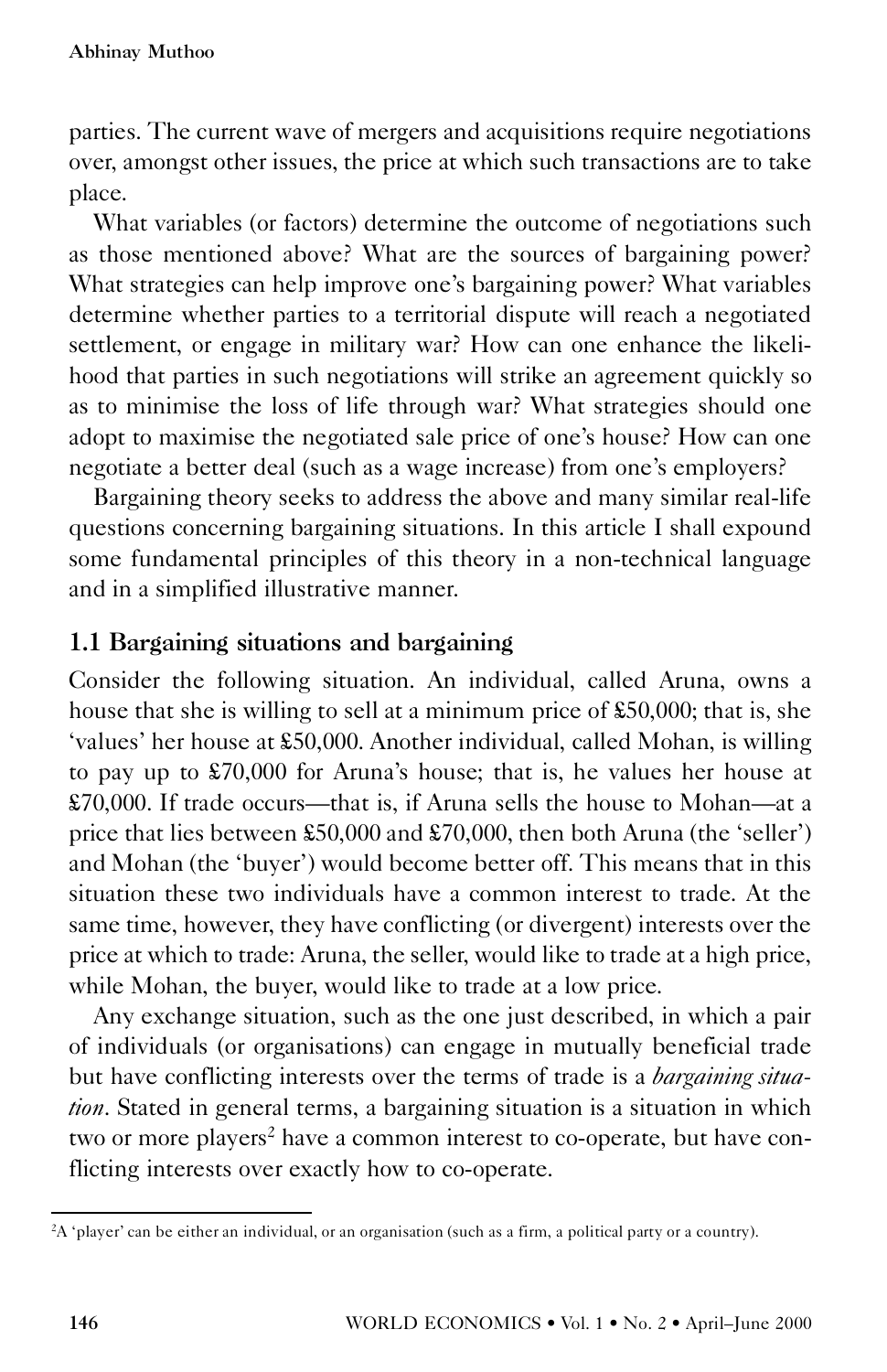There are two main reasons for being interested in bargaining situations. The first, practical reason is that many important and interesting human (economic, social and political) interactions are bargaining situations. As mentioned above, exchange situations (which characterise much of human economic interaction) are bargaining situations. In the arena of social interaction, a married couple, for example, is involved in many bargaining situations throughout the relationship.

In the political arena, a bargaining situation exists, for example, when no single political party on its own can form a government (such as when there is a 'hung parliament'); the party that has obtained the most votes will typically find itself in a bargaining situation with one or more of the other parties. Witness the current coalition in Austria, Germany, India, Italy and Turkey or the co-habitations in France between Presidents of one party and Prime Ministers of another and the often severe divergence between the legislative and the executive arms in the USA.

The second, theoretical reason for being interested in bargaining situations is that understanding such situations is fundamental to the development of an understanding of the workings of markets and the appropriateness, or otherwise, of prevailing monetary and fiscal policies.

The main issue that confronts the players in a bargaining situation is the need to reach agreement over exactly how to co-operate. Each player would like to reach some agreement rather than to disagree and not reach any agreement, but each player would also like to reach an agreement that is as favourable to her as possible. It is thus possible that the players will strike an agreement only after some costly delay, or indeed fail to reach any agreement—as is witnessed by the history of disagreements and costly delayed agreements in many real-life situations (as exemplified by the occurrences of trade wars, military wars, strikes and divorce).

*Bargaining* is any process through which the players try to reach an agreement. This process is typically time consuming, and involves the players making offers and counter-offers to each other. A main focus of any theory of bargaining is on the *efficiency* and *distribution* properties of the outcome of bargaining. The former property relates to the possibility that the players fail to reach an agreement, or that they reach an agreement after some costly delay. Examples of costly delayed agreements include: when a wage agreement is reached after lost production due to a long strike, and when a peace settlement is negotiated after the loss of life through war.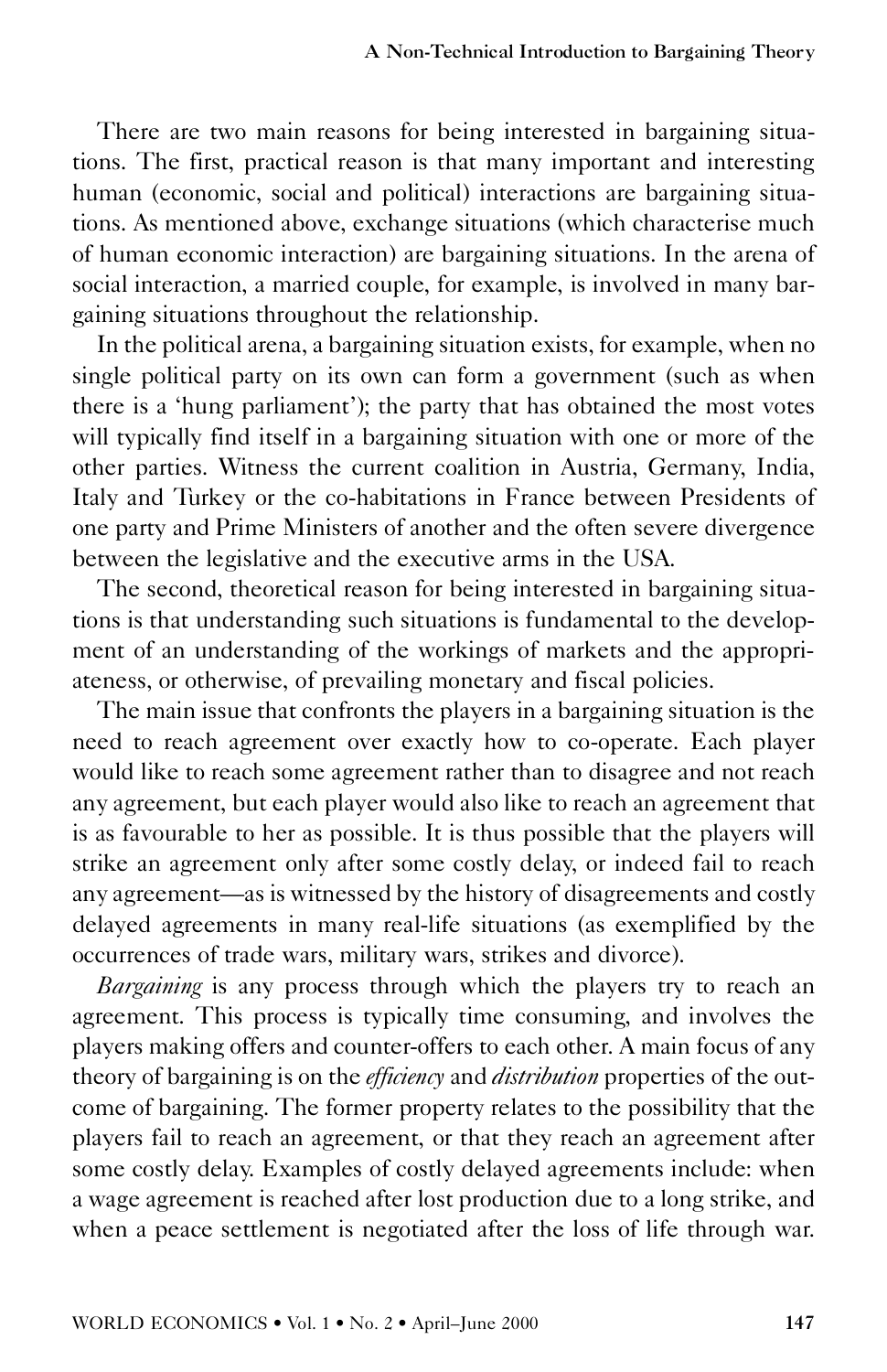The distribution property relates to the issue of exactly how the gains from co-operation are divided between the players.

The principles of bargaining theory set out in this article determine the roles of various key factors (or variables) on the bargaining outcome (and its efficiency and distribution properties). As such, they determine the sources of a player's bargaining power.

## 1.2 Some determinants of the bargaining outcome

If the bargaining process is 'frictionless'—by which I mean that neither player incurs any cost from haggling—then each player may continuously demand that agreement be struck on terms that are most favourable to her.<sup>3</sup> In such a circumstance the negotiations are likely to end up in an impasse (or deadlock), since the negotiators would have no incentive to compromise and reach an agreement. Indeed, if it did not matter *when* the negotiators agree, then it would not matter *whether* they agreed at all. In most real-life situations the bargaining process is not frictionless. A basic source of a player's cost from haggling comes from the twin facts that bargaining is time consuming and that time is valuable to the player. In section 2 below, I shall discuss the role of the players' degrees of *impatience* on the outcome of bargaining. A key principle that will be discussed is that a player's bargaining power is higher the less impatient she is relative to the other negotiator. For example, in the exchange situation described above, the price at which Aruna sells her house will be higher the less impatient she is relative to Mohan. Indeed, patience confers bargaining power.

A person who has been unemployed for a long time is typically quite desperate to find a job, and may thus be willing to accept work at almost any wage. The high degree of impatience of the long-term unemployed can be exploited by potential employers, who may thus obtain most of the gains from employment. As such, an important role of minimum wage legislation would seem to be to strengthen the bargaining power of the longterm unemployed. In general, since a player who is poor is typically more eager to strike a deal in any negotiations, poverty (by inducing a larger degree of impatience) adversely affects bargaining power. No wonder, then, that the richer nations of the world often obtain relatively better deals than the poorer nations in international trade negotiations.

<sup>&</sup>lt;sup>3</sup>For example, in the exchange situation described above, Aruna may continuously demand that trade take place at the price of £69,000, while Mohan may continuously demand that it take place at the price of £51,000.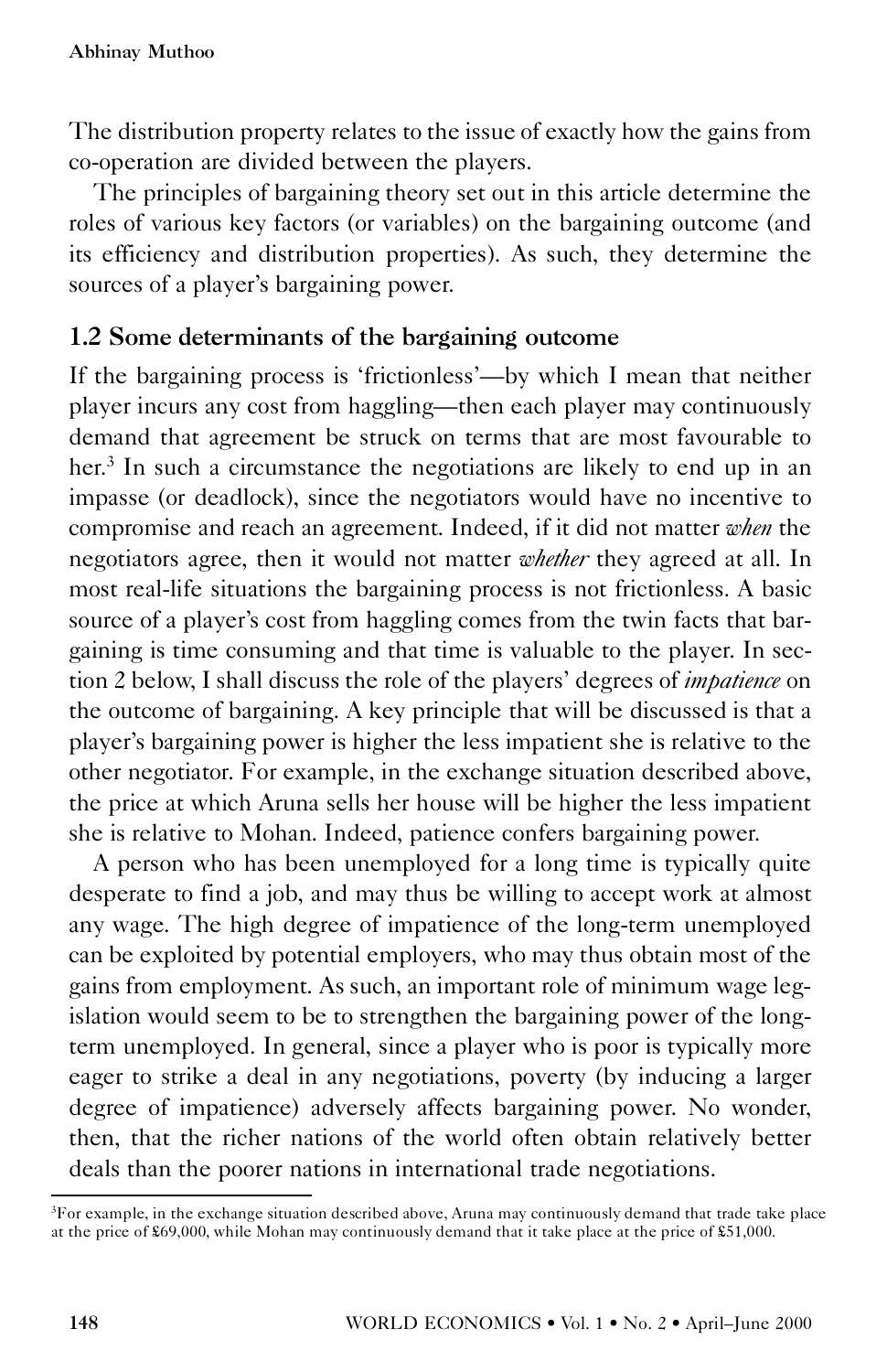Another potential source of friction in the bargaining process comes from the possibility that the negotiations might break down into disagreement because of some exogenous and uncontrollable factors. Even if the possibility of such an occurrence is small, it nevertheless may provide appropriate incentives to the players to compromise and reach an agreement. The role of such a *risk of breakdown* on the bargaining outcome is discussed in section 3. In particular, a key principle that will be discussed is that risk aversion adversely affects bargaining power: i.e., a player's bargaining power is higher the less averse she is to risk relative to the other negotiator.

In many bargaining situations the players may have access to 'outside' options and/or 'inside' options. For example, in the exchange situation described above, Aruna may have a non-negotiable (fixed) price offer on her house from another buyer; and, she may derive some 'utility' (or benefit) while she lives in it. The former is her outside option, while the latter is her inside option. When, and if, Aruna exercises her outside option, the negotiations between her and Mohan terminate forever in disagreement. In contrast, her inside option is the utility per day that she derives by living in her house while she temporarily disagrees with Mohan over the price at which to trade. As another example, consider a married couple who are bargaining over a variety of issues. Their outside options are their payoffs from divorce, while their inside options are their payoffs from remaining married but without much co-operation within their marriage. The role of *outside options* on the bargaining outcome is discussed in section 4, while the role of *inside options* is discussed in section 5.

In section 6, I shall discuss the role of *commitment tactics*. This tactic involves a negotiator taking actions prior to and/or during the negotiations that partially commit her to some favourable bargaining position. For example, before a government goes to international trade negotiations, it may attempt to enhance its bargaining position through public statements calculated to arouse a public opinion that permits few concessions to be made. A key principle that will be discussed is that a player's bargaining power is higher the larger is her cost of revoking her partial commitment; it is as if 'weakness' (having a high cost of revoking a partial commitment) is a source of bargaining strength. For example, a national government's bargaining power in international trade negotiations is higher the larger is the cost to that government of reneging on public commitments made to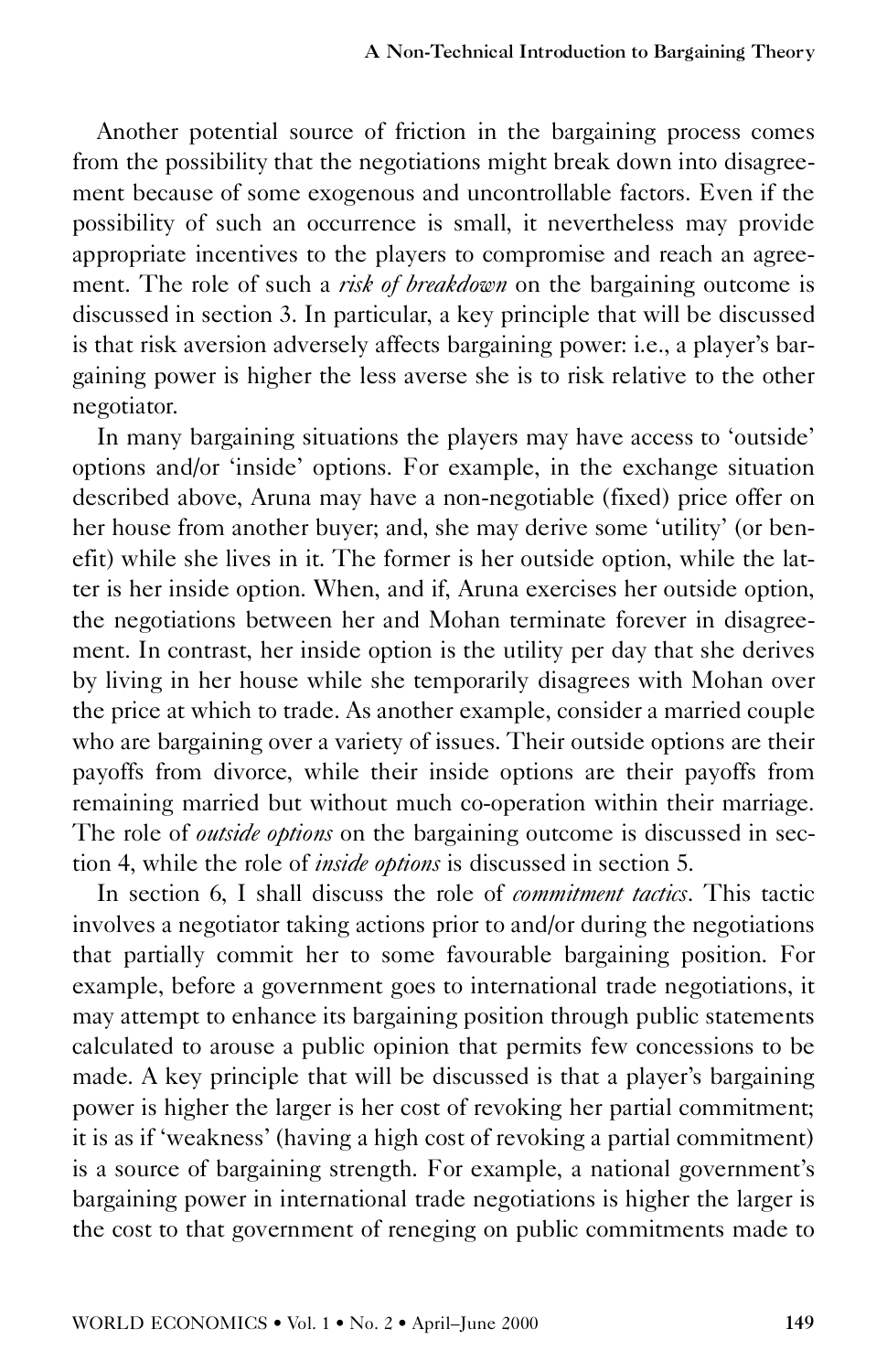its electorate. Another key principle that will be discussed is that the deployment of such commitment tactics can result in disagreements and/or costly delayed agreements. This may occur, for example, when two or more governments make incompatible partial commitments to their respective electorates, and their respective costs of reneging such partial commitments are sufficiently large.

An important determinant of the outcome of bargaining is the extent to which information about various variables (or factors) are known to all the parties in the bargaining situation. For example, the outcome of unionfirm wage negotiations will typically be influenced by whether or not the current level of the firm's revenue is known to the union. A key principle expounded in section 7, where I shall discuss the role of such *asymmetric information* on the bargaining outcome, is that costly delays (such as strikes and wars) are mechanisms through which privately held information is credibly communicated to the uninformed party.

I conclude in section 8 with a summary of some of the fundamental principles expounded in this article, and with some final remarks.<sup>4</sup>

# **2. Impatience**

Consider the exchange situation involving Aruna and Mohan described at the beginning of section 1.1. They will negotiate the price at which trade occurs by making offers and counteroffers to each other until an agreement is struck. The time interval between two consecutive offers is one day; this might be because they are able to communicate with each other only at one point during the day (such as each morning at 8.30am, before they go to work).

Each player values time: that is, each player prefers to reach agreement on any particular price today rather than tomorrow. For example, an agreement to trade at the price of £62,000 today would be preferred by each player to reaching the same price agreement one day later. A player's value of time can depend on a variety of factors, including personal circumstances such as income and wealth, and the market interest rate.

<sup>4</sup>It may be noted that a bargaining situation is a game in the sense that the outcome of bargaining depends on *both* players' bargaining strategies: whether or not an agreement is struck, and the terms of the agreement (if one is struck), depends on both players' actions during the bargaining process. Indeed, the principles of bargaining theory that are expounded in this article have been obtained by using the methodology of game theory.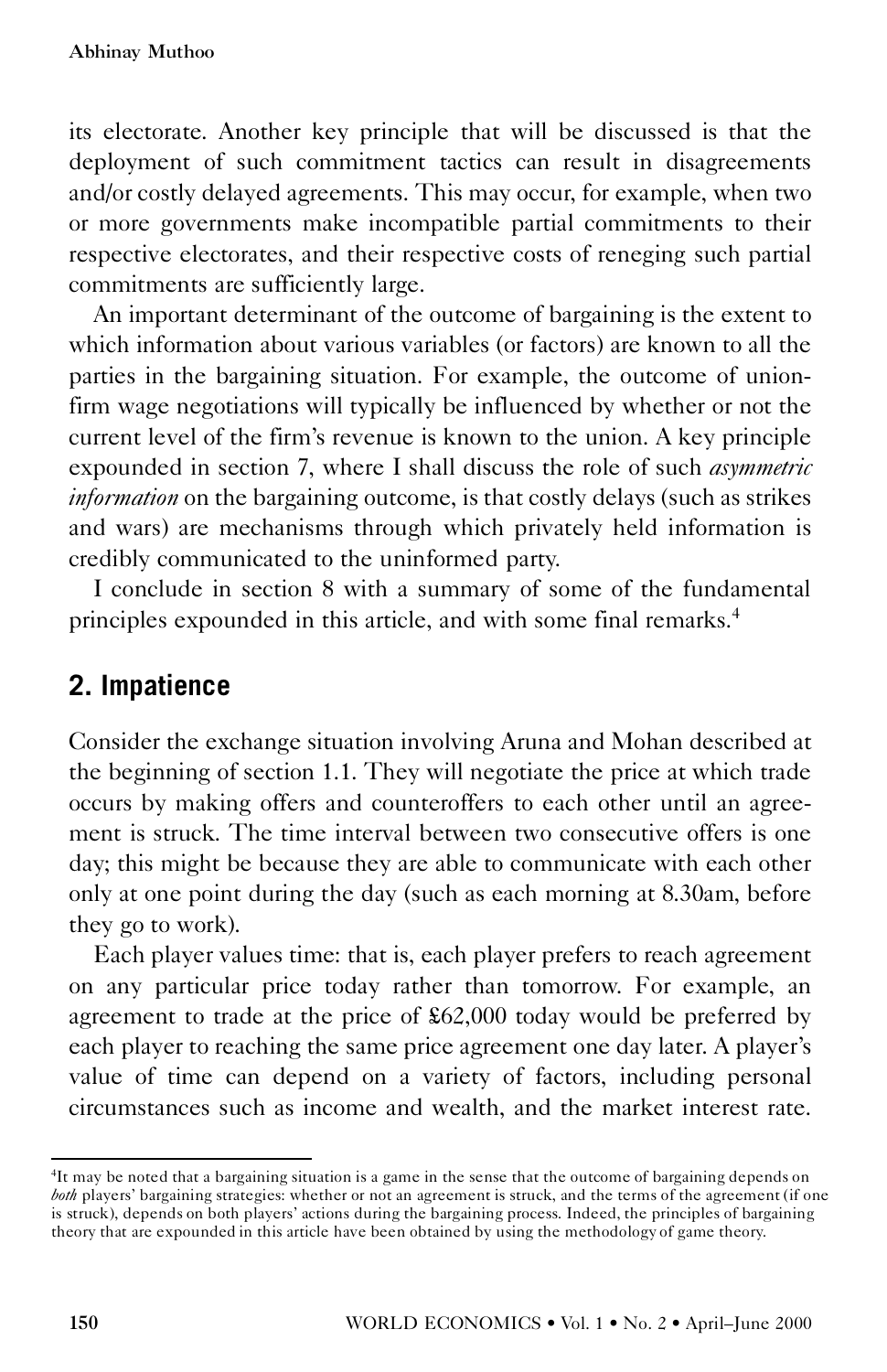For example, a poor person is typically more impatient than a rich person, since she is more eager to strike a deal in order to quickly obtain her share of gains from co-operation.

The 'gains' from co-operation are often called the *surplus*.<sup>5</sup> For example, Aruna and Mohan are effectively bargaining over the partition of a surplus of £20,000; i.e., the difference between the maximum price at which Mohan is willing to buy Aruna's house (which is £70,000) and the minimum price at which she would sell it (which is £50,000).

Since each player (Aruna and Mohan) values time, they both have an incentive to compromise and reach an agreement without delay.<sup>6</sup> If Aruna and Mohan value time equally—that is, they are equally impatient—then it is quite likely that they would split the surplus of £20,000 equally between them; and thus, agreement would be reached on the price of £60,000.

Now suppose that Mohan is more impatient than Aruna. In that case his share of the surplus would be less than Aruna's share. To illustrate this point in a fairly transparent manner, suppose that Aruna is extremely patient, while Mohan is desperately impatient, perhaps because Mohan is in desperate need of a house, while Aruna is in no hurry to sell. In this case almost all of the surplus would go to Aruna—resulting in an agreement on the price of £69,000. This is because Mohan would be willing to accept almost any share of the surplus in order to strike a deal quickly; Mohan, being desperately impatient, values time so much that an agreement to pay £69,000 on the first day might be preferable to an agreement to pay £51,000 a day later. Aruna, being aware of this, can exploit it to her advantage. Indeed, the price at which trade occurs is higher the less impatient Aruna is *relative* to Mohan.

A key principle illustrated above is that a player's bargaining power (as captured, in general, by her share of the surplus) is greater the more patient she is relative to the other negotiator. This principle holds when the source of the haggling cost is other than time preference; for example, during union-firm wage negotiations, the union's haggling cost might

<sup>5</sup>Most negotiations effectively involve bargaining over the partition of a 'surplus'. The negotiators have a common interest to reach an agreement over the partition of the surplus, but have conflicting interests over the exact partition (in that each player would like to obtain as large a share of the surplus as possible).

<sup>6</sup>A main cause of costly delays (such as wars and strikes) is the deployment of commitment tactics (as will be discussed in section 6) and/or the absence of complete information (as will be discussed in section 7).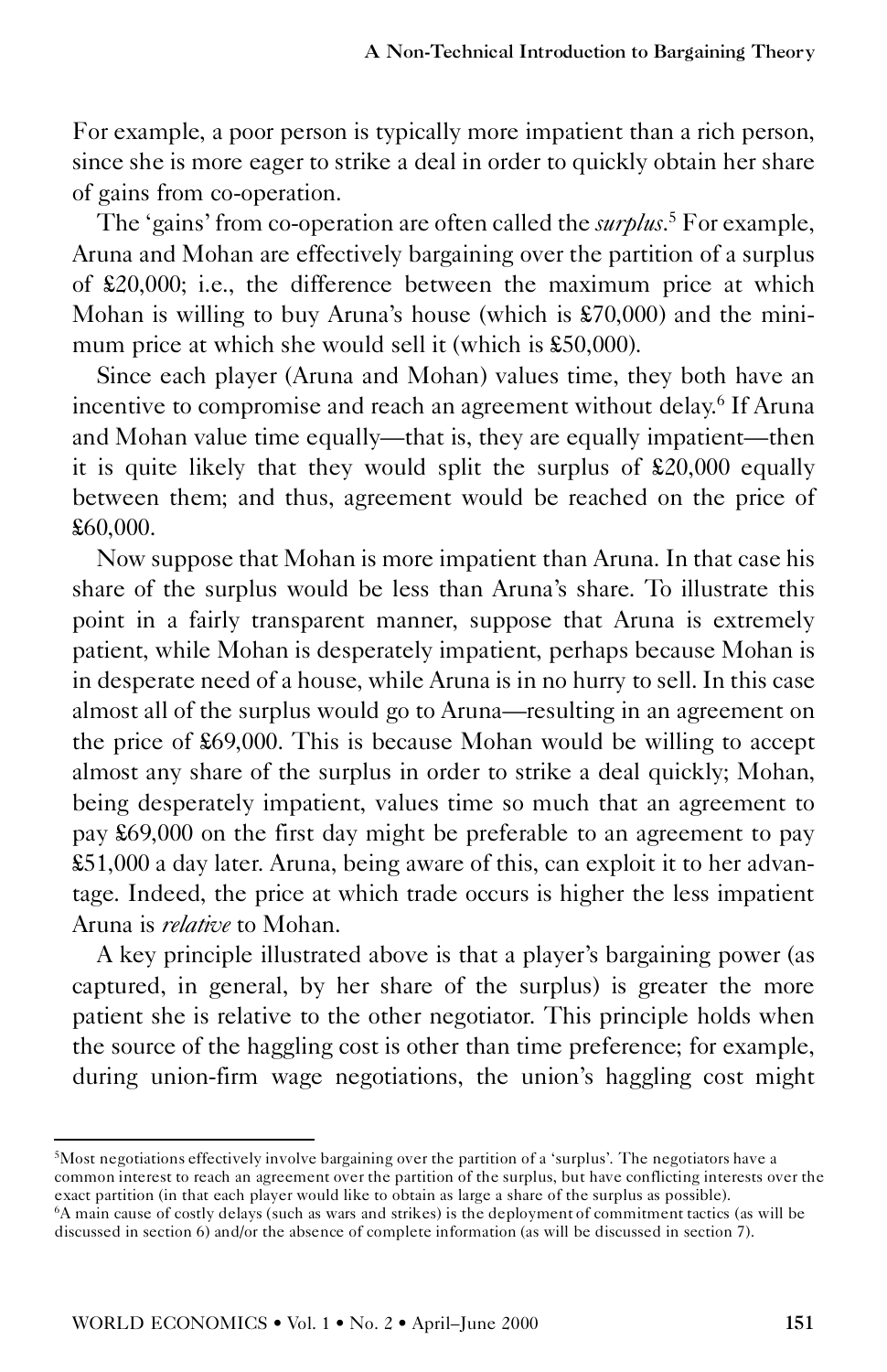depend on the size of its strike fund, while the firm's haggling cost might depend on the level of its inventory of finished goods. The larger the strike fund the lower the union's haggling cost, and thus, the greater its bargaining power. And, similarly, the larger the inventory level the lower the firm's haggling cost, and thus, the greater its bargaining power. An implication of this principle is that to enhance one's bargaining

power, a player should try to decrease her haggling cost and/or increase the other negotiator's haggling cost. For example, a union could decrease its haggling cost during next year's wage negotiations by building up a large strike fund during the current year; and similarly, a firm could decrease its haggling cost by building up a large inventory of finished goods.<sup>7</sup> It may be noted that decreasing one's haggling cost can be a costly activity. For example, it is costly to the firm to build up (and store) a large inventory of finished goods. As such, the cost of decreasing one's haggling cost (before negotiations begin) should be weighed against the expected benefit from doing so, where such benefit comes from obtaining a relatively better deal at those negotiations.

It is often difficult to decrease one's haggling cost. For example, consider international trade negotiations. A poor country will typically be more impatient than a rich country; that is, more eager to strike a deal early rather than later. Since wealth cannot be easily changed, the poor country seems doomed to accept a trade agreement that is more favourable to the rich country. Although both countries would be made better off by the trade agreement, the rich country will become relatively more better off, which would thus increase income and wealth inequality between the two countries. It would thus seem from an application of this basic principle of bargaining theory that economies are unlikely to 'converge' in wealth and income solely through an increase in international trade agreements aimed at reducing tariffs *et cetera*.

# **3. Risk of breakdown**

While bargaining, the players may perceive that the negotiations might break down into disagreement because of some exogenous and

<sup>7</sup>Mrs Thatcher getting the Coal Board to build up a year's worth of coal inventories in order to see off the National Union of Miners is an example of this point.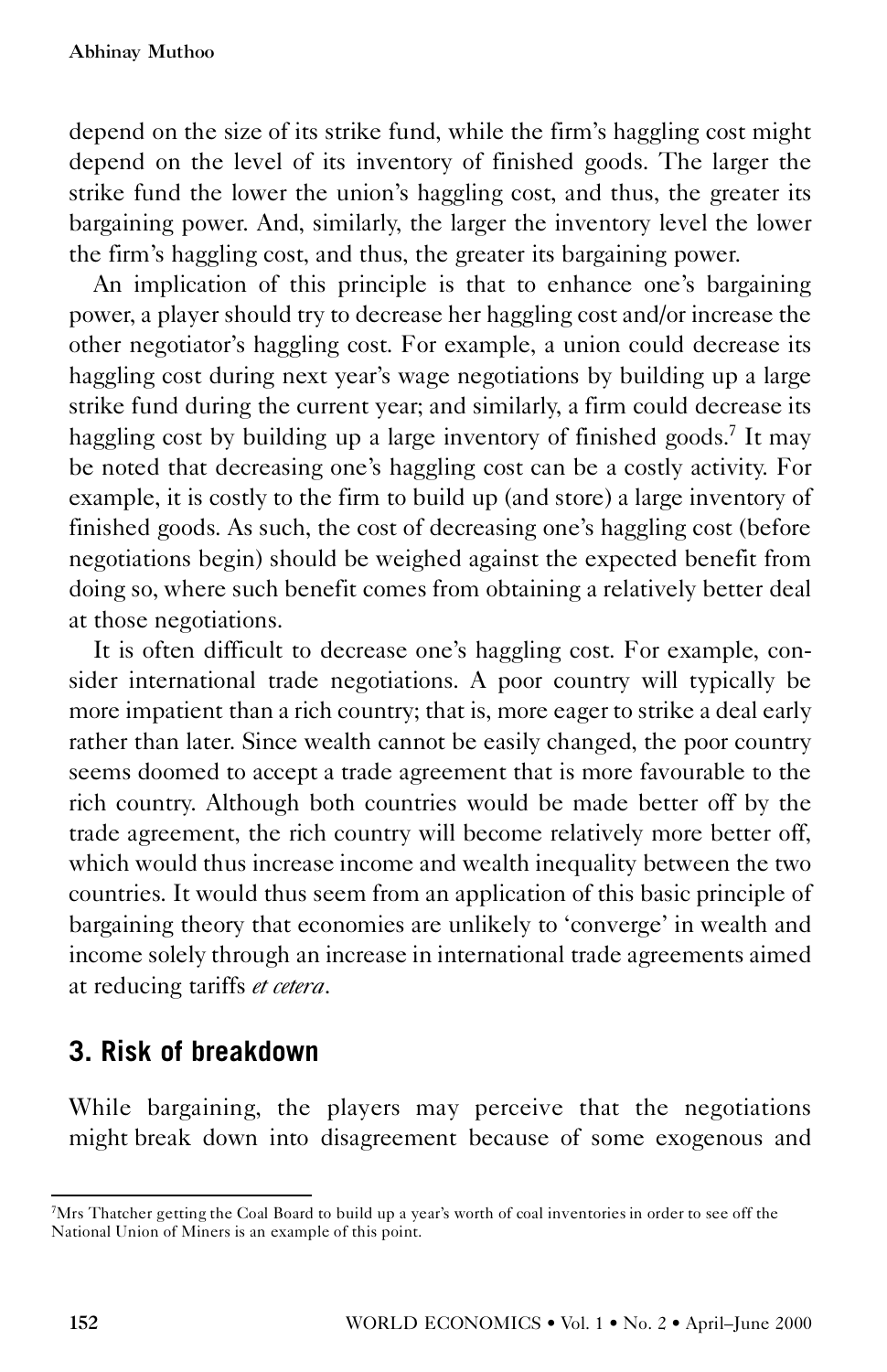uncontrollable factors. A specific factor that may generate such a risk of breakdown is that the players may get fed up as negotiations become protracted, and thus walk away from the negotiating table. This type of human behaviour is 'random', in the sense that the exact time at which a player walks away for such reasons is difficult to determine in any definite way. Another possible factor that may lead to the existence of a risk of breakdown is when 'intervention' by a third party results in the disappearance of the gains from co-operation that exists between the players. For example, while two firms bargain over how to divide the returns from a new technology, an outside firm may discover a superior technology that makes their technology obsolete. Another example is as follows: while a corruptible policeman and a criminal are bargaining over the size of the bribe, an honest policeman turns up and reports the criminal to the authorities.

Consider, again, the exchange situation between Aruna and Mohan, and suppose that while bargaining over the price at which Aruna would sell her house to Mohan, on each day there is a tiny exogenous possibility that the housing market picks up. In that eventuality there no longer would exist any gains from trade between Aruna and Mohan, since Aruna would then value her house at, say, £80,000, while Mohan's value of her house would, let us assume, go up to only £75,000. Furthermore, in that eventuality Aruna would, we can assume, manage to sell her house to a different buyer for £83,000, thus netting a profit of £3,000, and, Mohan would manage to buy a different house worth £75,000 to him at a price of £68,000, thus netting a profit of £7,000.

Notice that the sum of their profits in the eventuality that the housing market picks up equals £10,000. Since this sum is less than the surplus of £20,000 that currently exists between them, it is mutually beneficial for Aruna to sell her house to Mohan at a price between £53,000 and £63,000.<sup>8</sup> This implies that they are effectively bargaining over the partition of a *net* surplus of £10,000, where the 'net' surplus is the difference between the surplus and the sum of their profits in the eventuality that negotiations break down the moment the housing market picks up.

<sup>8</sup>Suppose, for example, that agreement were to be reached on the price of £52,000. This would mean that Aruna's profit from the sale equals £2,000. Since this is less than her profit of £3,000 that she can obtain by waiting until the housing market picks up, she would not agree to sell her house for £52,000. The agreed price must be sufficiently high so that her profit exceeds £3,000. At the same time, the agreed price must be sufficiently small so that Mohan's profit exceeds £7,000 (which is the profit he can obtain by waiting for the housing market to pick up).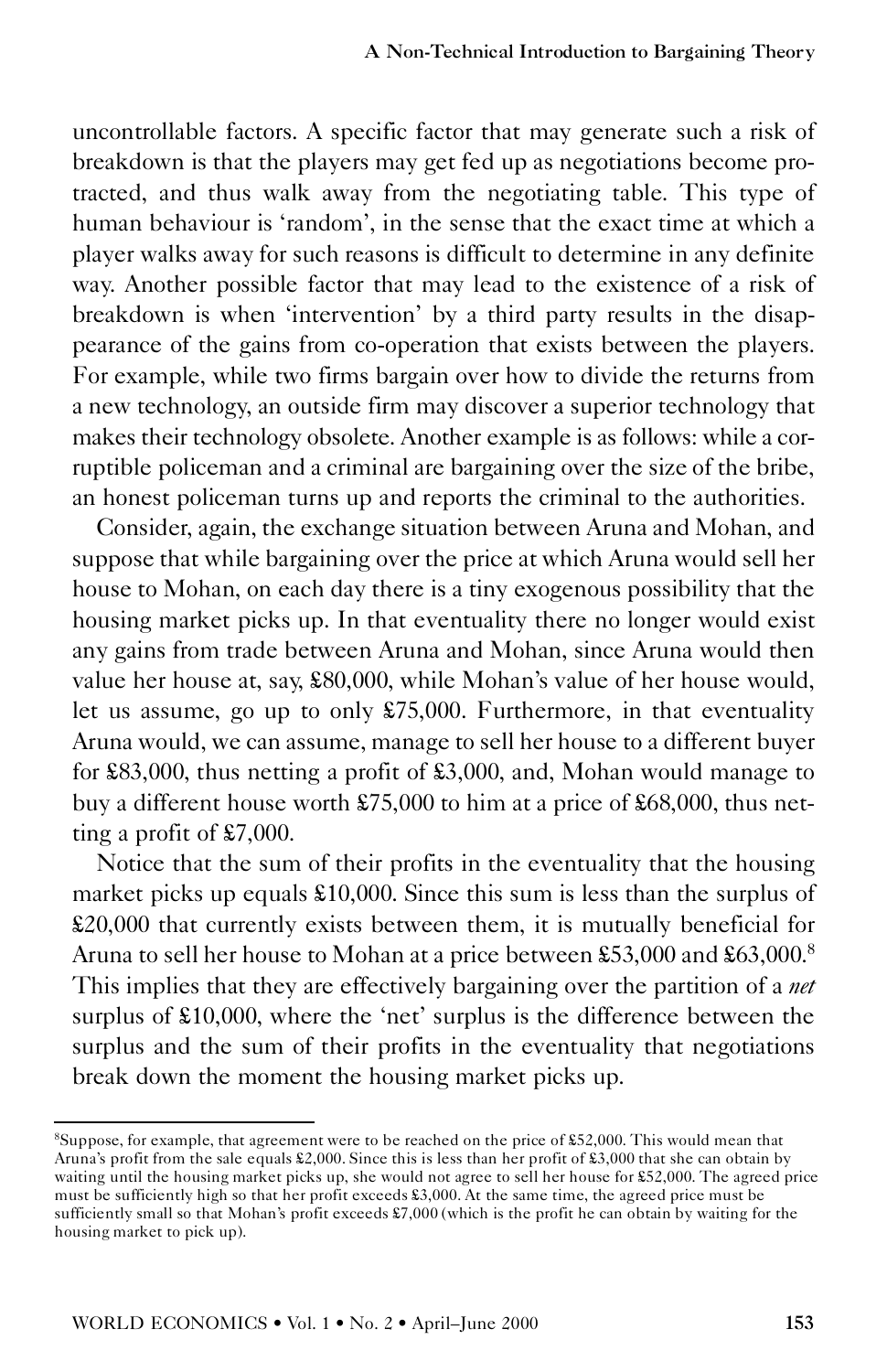It may be noted that if, in the eventuality that the housing market picks up, Aruna's profit were £8,000 (instead of £3,000), then she would sell her house to Mohan at a price between £58,000 and £63,000. Indeed, a key principle is that a player's bargaining power is higher the higher is her profit (or payoff) following the occurrence of the exogenous and uncontrollable factor that triggers a breakdown in the negotiations; and, similarly, a player's bargaining power is lower the higher is the other negotiator's payoff in that eventuality.

The exact partition of the net surplus between the players will depend upon their relative degrees of impatience (as was discussed above in section 2) and upon their relative degrees of aversion to risk. Indeed, a player's share of the net surplus is smaller the more averse to risk she is relative to the other negotiator. For example, if Mohan is more averse to risk than Aruna, then his share of the net surplus will be smaller than Aruna's share of the net surplus. The logic behind this principle runs as follows. Although it is mutually beneficial for the parties to strike a deal (rather than wait for the housing market to pick up), the more risk averse player is relatively more eager to minimise the risk of breakdown. This is exploited by the less risk averse player; she demands a larger share of the net surplus. Of course, if both parties are equally risk averse and equally impatient, then they are likely to split the net surplus equally between themselves.

# **4. Outside options**

In order to isolate the role of 'outside' options on the bargaining outcome, I now assume that there is no risk of breakdown, and that each player values time equally. Consider the situation in which Aruna and Mohan are negotiating the price at which to trade. Suppose that before the negotiations with Mohan begin, Aruna has been made a non-negotiable (fixed) price offer on her house by another buyer; this is her 'outside' option. Let the price offered be  $\mathcal{L}q$ , where *q* is greater than 50,000, but less than 70,000—that is, it is a price which would be acceptable to Aruna, but is less than the maximum amount that Mohan is willing to pay. As such, trade at any price that lies between £*q* and £70,000 would be mutually beneficial to Aruna and Mohan.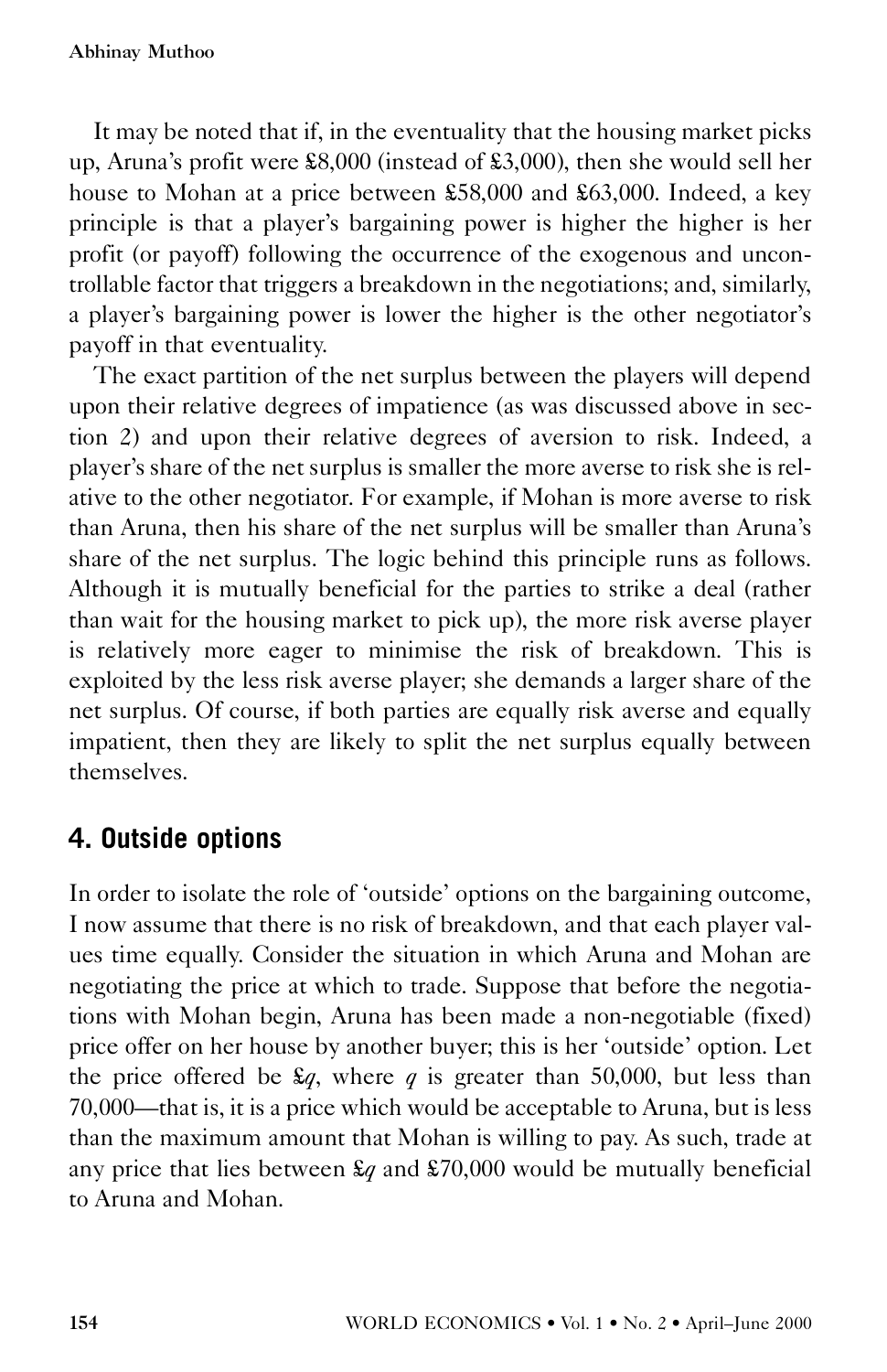Suppose that in the absence of this outside option, trade occurs at the price of £60,000, which is the likely outcome when they are equally impatient. Now I describe what is likely to happen in the presence of this outside option. In its presence the agreed price will continue to be £60,000 if *q* is less than 60,000, but will equal  $\mathcal{L}q$  if *q* is greater 60,000. This means that if Aruna's outside option is relatively small (more precisely, less than what she obtains in its absence), then it has *no* impact on the agreed price. But if her outside option is greater than what she gets in its absence, then the agreed price has to equal it. The logic behind this conclusion is straightforward, and has to do with the issue of the credibility (or otherwise) of threats in the bargaining process. Aruna's potential threat to sell the house to the other buyer at a price of  $\mathcal{L}q$  is not credible when *q* is less than what Mohan is already offering her (namely, £60,000). This is because if Mohan refuses to agree to a price that is higher than £60,000, then she will not carry out her threat; since  $q$  is less than 60,000, she will prefer to trade with Mohan at the (originally agreed upon) price of £60,000. As such, Mohan can safely ignore such an empty threat, and continue to offer that agreement be reached at the price of £60,000. Notice that even if *q* equals 59,000, the outside option is useless; Aruna cannot extract a higher price from Mohan; she might as well not have this outside option. However, if *q* is greater than 60,000, then her threat to sell her house to the other buyer unless Mohan increases the price offer is credible. But, in this circumstance, all that Mohan has to do is to just match the outside offer, and offer a price that is a penny more than £*q*. A key principle is that a player's outside option will increase her bar-

gaining power if and only if the outside option is sufficiently attractive; if it is not attractive enough, then it will have *no* effect on the bargaining outcome. This is the so-called *outside option principle* (OOPS). Contrary to what is often suggested, OOPS tells us that having an outside option (such as an outside job offer) will not necessarily increase your bargaining power; it will not necessarily enable an employee to extract a higher wage from her current employer. In order to do so, the outside job offer must yield a wage that is higher than what your current employer is paying. It is no good approaching your employer and saying, 'I have just been made an attractive job offer that will pay me £65,000 per year, so please raise my wage, or else I quit'. The employer will reply by saying, 'but your current wage is £65,001, and thus, I refuse to increase your wage by even one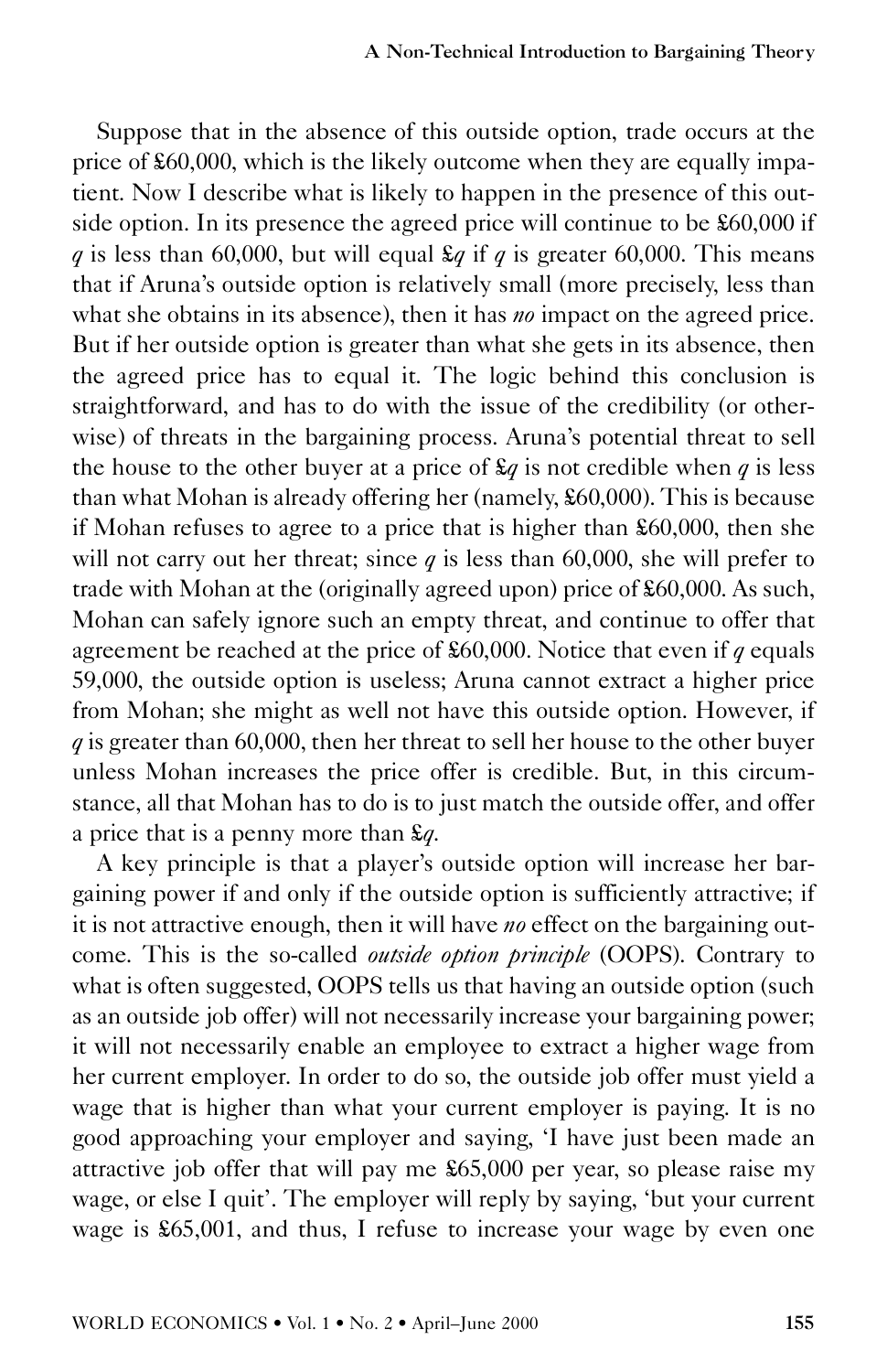penny'. This response is based on the plausible presumption that the employee's threat to quit unless her wage is raised is empty (not credible); it is not in her interest to carry out the threat (*ex-post*). A basic, important message that is built in OOPS is that a negotiator should not let herself be influenced by threats (or promises) that are empty, in the sense that such threats and promises would not be carried out when, and if, time came to do so. Only credible threats and credible promises matter.

As an interesting application of OOPS, consider the following situation. An individual, called Jake, decides whether or not to steal one million dollars. If he does engage in this criminal act, then there is some possibility that he will be caught by a policeman. He believes that all policemen are corruptible, and thus they would then bargain over the size of the bribe that Jake would give the policeman so that he would not be reported to the authorities. If Jake is reported to the authorities, then he will be forced to return all the stolen money, and a penalty may be imposed on him which could include a monetary fine and/or a prison sentence. Each player has an outside option, which is obtained if the policeman chooses to report Jake to the authorities; note that the policeman's payoff in that eventuality is zero, since he would get no bribe.

It follows from OOPS that Jake and the policeman would strike a deal in which Jake gives the policeman a bribe of half a million dollars for not reporting him to the authorities.<sup>9</sup> This is the agreed bribe irrespective of the size of the penalty that would be imposed on Jake were the policeman to report him to the authorities. Interestingly, even if the penalty is large, making the prospect of being reported highly unattractive to Jake, the policeman is only able to extract a bribe of half a million dollars. Indeed, the size of the penalty has no impact on the bribe that the corruptible policeman can extract from Jake. Does this make sense? Surely, if the penalty is extremely large, then, by threatening Jake with the prospect of being reported to the authorities, the policeman should be able to obtain the whole surplus of one million dollars? The point is that Jake knows that this threat is empty: the policeman would rather take a bribe of half a million dollars than report Jake and get nothing. Hence, committing the crime will always be worthwhile to Jake, no matter how large is the

<sup>9</sup>This is because each player's outside option is not attractive enough; and thus, since it is being assumed that they are equally impatient, they would split the million dollars equally between them.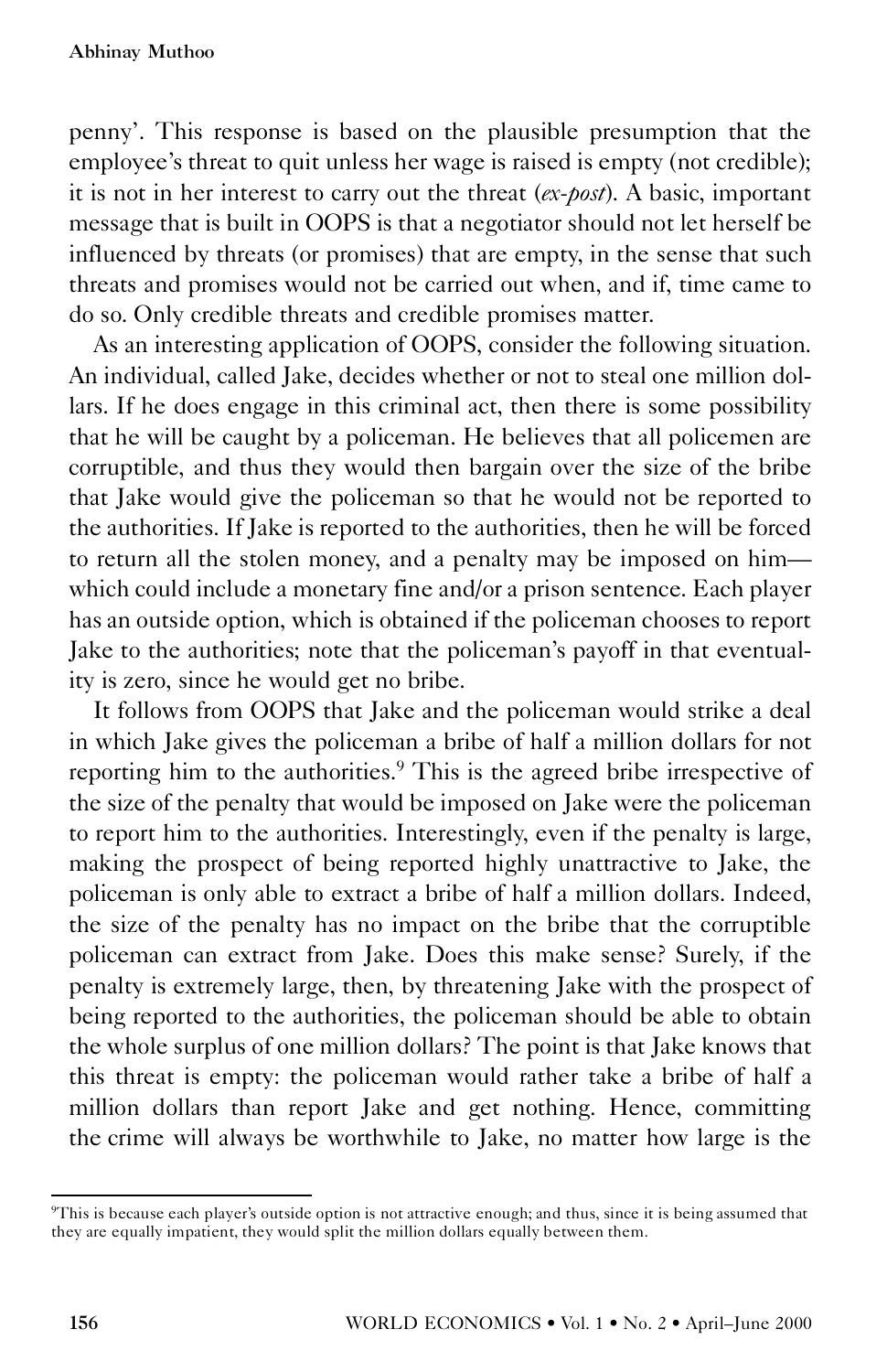possibility of being caught by a corruptible policeman, and no matter how large is the penalty instituted by society. Indeed, even if Jake knew that for sure he will be caught, he would still commit the crime, since he would get to keep one-half of the stolen money. Thus, since the penalty is evaded through bribery, society may as well not institute it. The message here is that when policemen are open to bribery, standard instruments such as penalties are ineffective in deterring crime.

# **5. Marital bargaining**

A negotiator's 'inside' option is the payoff that she obtains during the bargaining process—that is, while the parties to the negotiations are in temporary disagreement. In the context of the exchange situation discussed above, while Aruna and Mohan are bargaining over the price at which Aruna will sell her house to Mohan, she may be living in it. As such Aruna's inside option is the payoff (or utility) per day that she derives from living in the house. Her bargaining power is greater when she has a larger inside option. If Aruna derives much pleasure by living in her house, then she is less desperate to sell it; and this works to her advantage during the negotiations with Mohan. I now consider the interaction between outside options and inside options in the context of marital negotiations.

Married couples are almost constantly negotiating over a variety of issues such as who will do which domestic chores, and, whether the husband or the wife (or both) should have a job. The outcome of such negotiations matter to them, since it significantly influences how happy and well-off each partner will be in the marriage. Two main determinants of the outcome of such negotiations are each individual's outside and inside options. Their outside options are the payoffs that they obtain from divorce, which might, for example, be their payoffs from being single, or from finding an alternative partner. Their inside options are their payoffs from remaining married but with generally uncooperative behaviour (such as constant fights and arguments, refusing to undertake various domestic duties, making poor decisions about important matters, and making life difficult for each other).

The marital surplus can be thought of as the gain from marriage when the couple co-operate effectively with each other in the running of their relationship, and, in other domestic and non-domestic affairs. Negotiations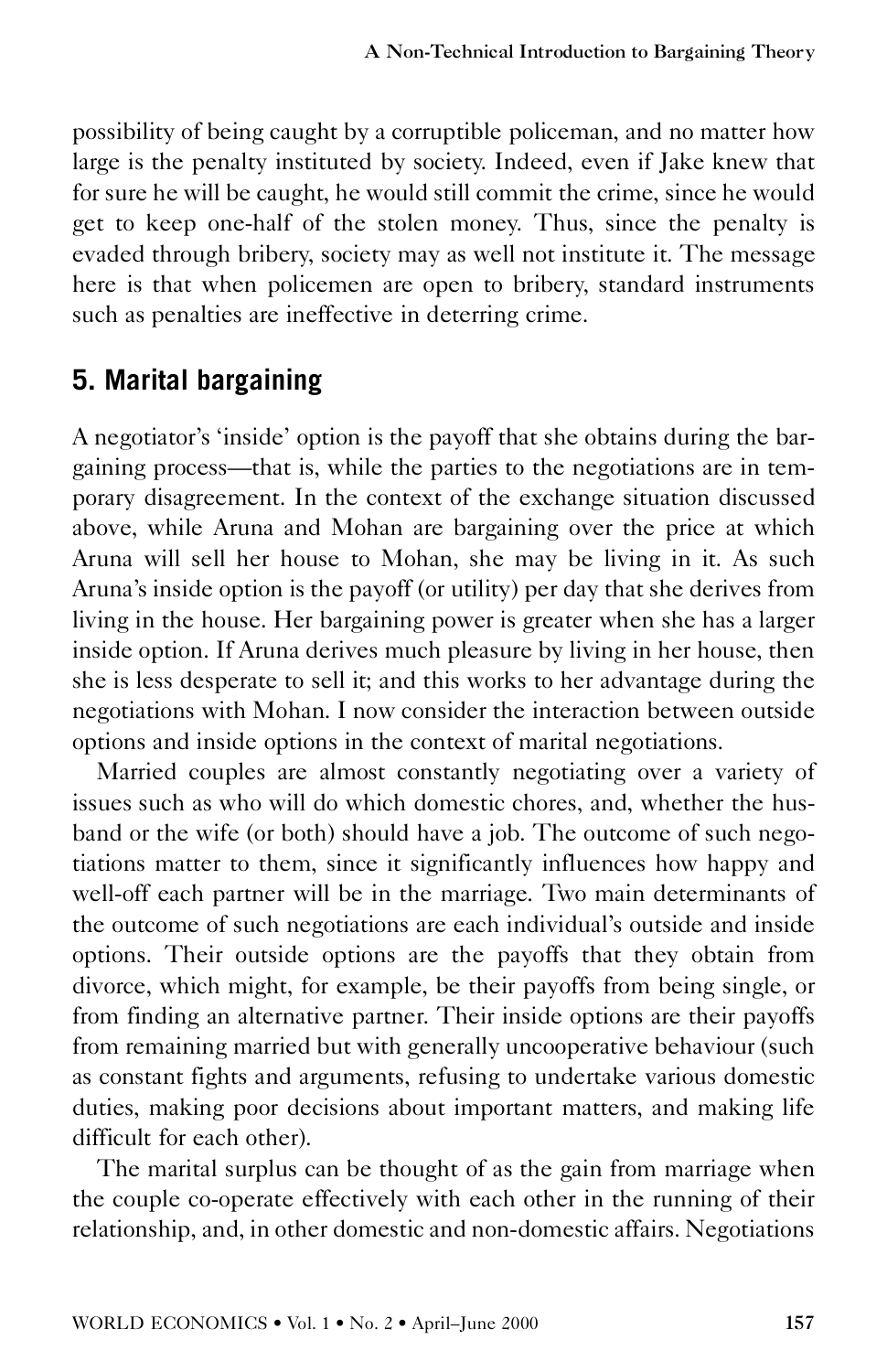among the parties are essentially over the division of the marital surplus. Consider a marriage in which the marital surplus is so large that it is mutually beneficial for the couple to reach an agreement over the partition of the marital surplus (and live happily ever after) rather than exercise their outside or inside options. Since they have conflicting interests over the exact partition of the surplus, they will need to compromise and negotiate an agreement. In order to isolate the potential impact of their outside and inside options on how the marital surplus is divided, I assume that there is no risk of exogenous breakdown, and that the individuals value their time

equally. First, suppose that the outside option of each individual is sufficiently small, perhaps because they are both unattractive, and also would not find much happiness from living alone. In that case, it follows from OOPS that the outside options have no impact on how the marital surplus is divided. The inside options will have the decisive impact. If their inside options are of equal size, then the couple would split the marital surplus equally. Now suppose that the wife's inside option is bigger than her husband's inside option, perhaps because she suffers far less than her husband when they engage in fights and uncooperative behaviour. This works to the wife's advantage. Since her husband's inside option is relatively smaller, he is more eager to strike a deal over the partition of the marital surplus. As such, she is able to negotiate a bigger share of the surplus for herself; that is, the agreement that is reached is more favourable to her—for example, she may have to do only a few domestic chores and can, perhaps, spend Sunday afternoons visiting her parents while her husband takes care of the kids.

What happens if, instead, the husband has a fairly large outside option? In that case she is doomed; in particular, her relatively large inside option becomes irrelevant. More importantly, her husband's potential threat to seek divorce, which is now credible (since his payoff from divorce is large), will solely determine the division of the surplus. The deal struck will now be more favourable to the husband. The wife's attractive inside option has no impact in such a circumstance.

A key principle is as follows. When both players' outside options are sufficiently unattractive, then a player's bargaining power is higher the more attractive is his or her inside option, and, the less attractive is the other player's inside option. But, when one player's outside option is sufficiently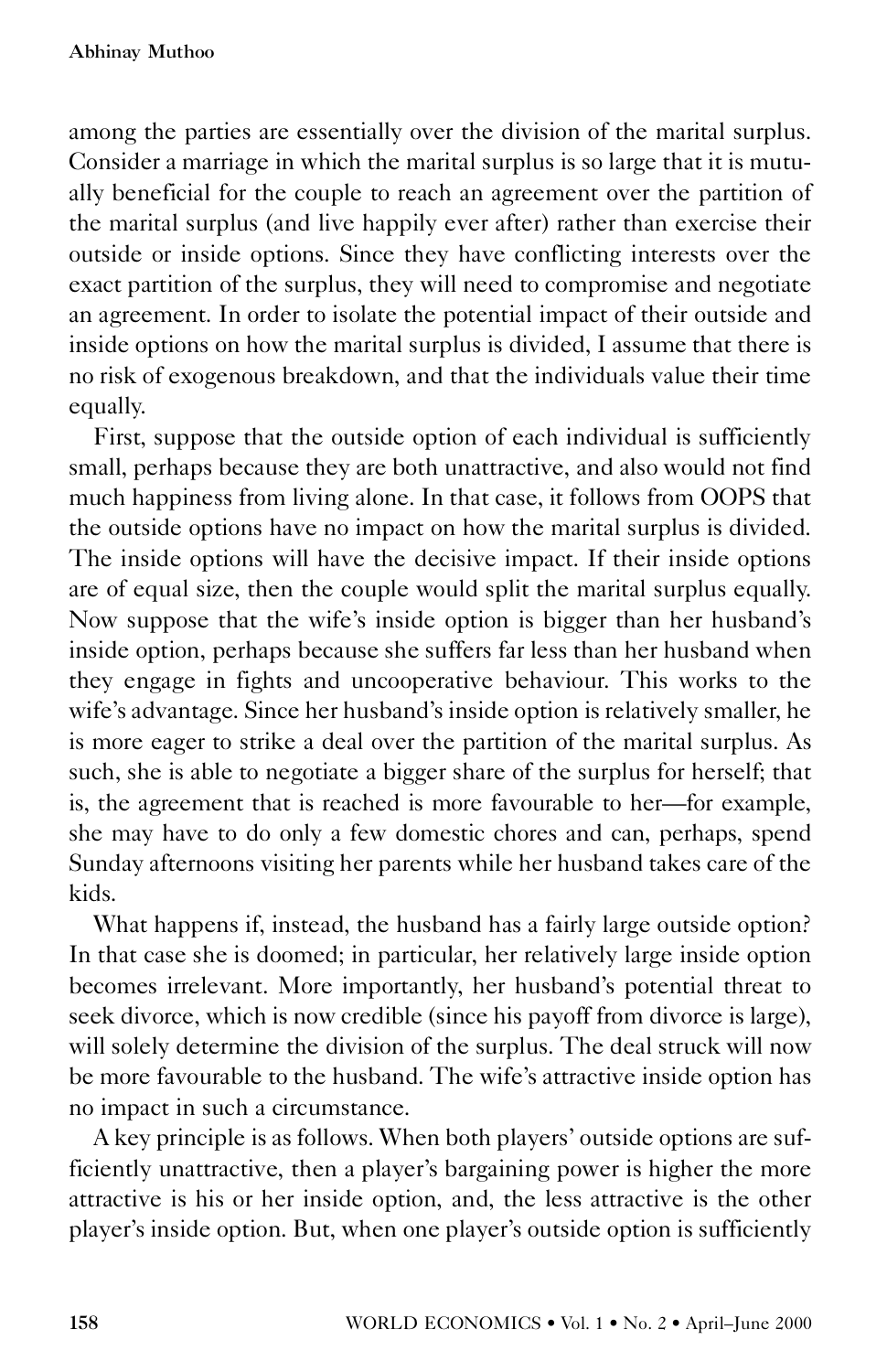attractive, both players' inside options have no impact on the bargaining outcome; the player with the attractive outside option gets the more favourable deal. And, if both players' outside options are sufficiently attractive, then it is mutually beneficial for the players to exercise them. Indeed, if divorce is sufficiently attractive to both individuals (relative to the size of the marital surplus), then the couple are likely to get divorced.

The discussion above suggests that a good strategy to get a better deal out of a marriage is to enhance one's outside option—that is, the payoff from divorce. This might partly explain why some married couples make so much effort to keep themselves attractive. But, if both partners adopt such a strategy, then they risk making divorce mutually beneficial, in the sense that the marital surplus may become smaller than the sum of their payoffs from divorce. Thus, when such strategies are adopted by married couples, governments can perhaps offset the increase in the risk of divorce by increasing the marital surplus and/or decreasing the payoff from being single. This could be achieved, for example, by providing tax breaks and/or tax allowances to married couples, but not to singles.

Governments, especially in many poor countries, are concerned with the relatively poor deals that many married women tend to get from their marriages; their share of the marital surplus tends to be quite small. One strategy that has had some positive success in increasing the woman's share of the marital surplus has been to provide good employment opportunities specifically designed for married women (such as the development of local handicraft activities). The additional income earned raises the marital surplus, but it also improves the woman's outside option, allowing her to negotiate a better deal for herself from the marriage. Another strategy that has also helped to increase their share of the marital surplus has been to provide them with the opportunity to improve their educational skills. Indeed, better educated women tend to get better deals from their marriages. This is partly because education raises the possibility of obtaining gainful employment (and hence, it raises one's outside option). Although a married woman may choose not to seek such employment, her potential threat to be able to obtain it would now be credible. Education may also increase a married woman's bargaining power by enhancing her confidence to be able to haggle (and make proposals) over the partition of the marital surplus; uneducated women, in contrast, are more likely to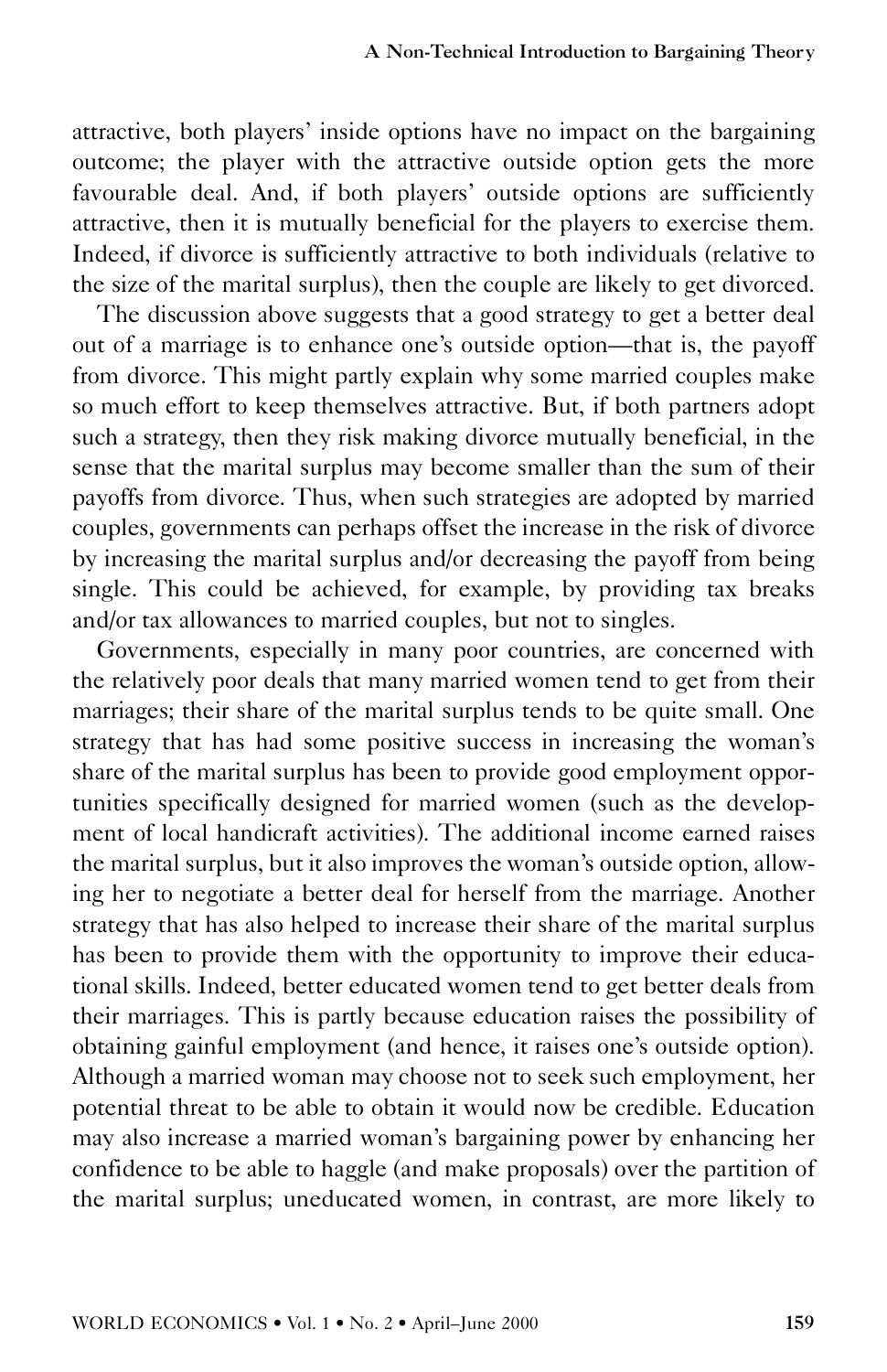accept almost any proposal made by their husbands (and thus, they are likely to obtain relatively poor deals).

In some of the rich OECD countries, governments are also concerned with reducing the divorce rate (as well as improving the woman's welfare). Since improving the outside options too much raises the risk of divorce, an alternative strategy that may help reduce the divorce rate and, at the same time, enhance the woman's bargaining power within marriage, would be to make divorce somewhat more painful, and, at the same time, to significantly improve the quality and quantity of state-provided child care. The latter would significantly enhance the married woman's inside option, since she would no longer have to rely on the co-operation of the husband to help out with child care.

# **6. Commitment tactics**

In many bargaining situations the players often take actions prior to and/or during the negotiation process that partially commit them to some strategically chosen bargaining positions (or, 'demands'). Such commitments are partial in that they are revocable, but revoking a partial commitment (i.e., backing down from one's demands) can be costly. The following extract from Schelling (1960) nicely illustrates this 'commitment' tactic:

''…it has not been uncommon for union officials to stir up excitement and determination on the part of the membership during or prior to a wage negotiation. If the union is going to insist on \$2 and expects the management to counter with \$1.60, an effort is made to persuade the membership not only that the management could pay \$2 but even perhaps that the negotiators themselves are incompetent if they fail to obtain close to \$2. The purpose is to make clear to the management that the negotiators could not accept less than \$2 *even if they wished to* because they no longer control the members or because they would lose their own positions if they tried. In other words, the negotiators reduce the scope of their own authority and confront the management with the threat of a strike that the union itself cannot avert, even though it was the union's own action that eliminated its power to prevent strike. (Schelling, 1960; page 27).''

If the cost to the union of revoking its partial commitment (not to accept a wage that is significantly less than \$2) is sufficiently large, then the management may give in, and agree to offer a wage of \$2; the union's tactic will have thus paid off. But if the cost of revoking such a partial commitment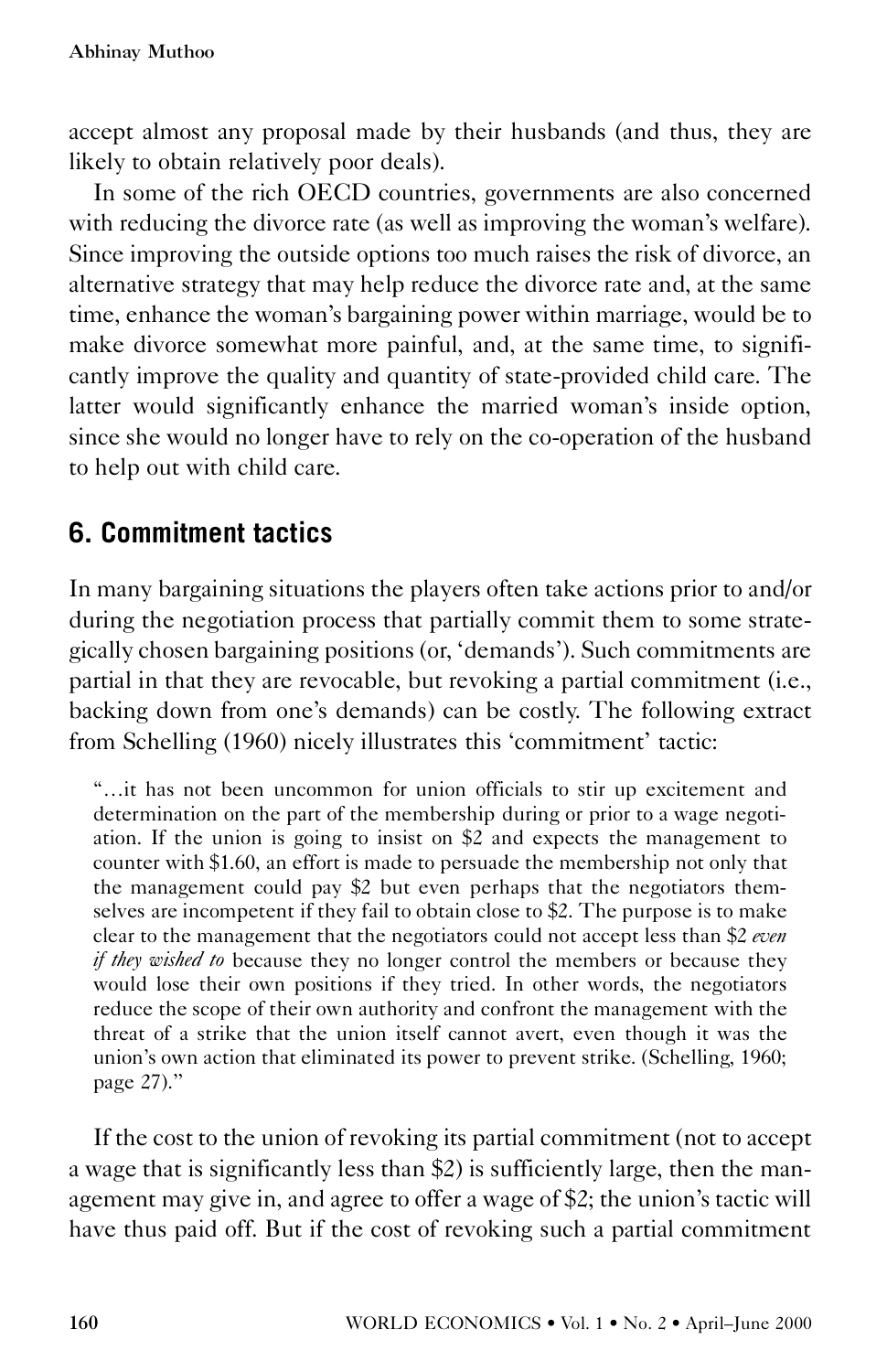is small, then the tactic may fail to achieve its objective. Thus, the deployment of such a commitment tactic will enhance a player's bargaining power (as captured, in this context, by the level of the agreed wage) if and only if the cost of backing down from one's demand is sufficiently large.

The commitment tactic is most effective when a negotiator is bargaining on behalf of a constituency. Indeed, national governments often use such a tactic prior to international negotiations. Consider, for example, two countries which are in dispute over a piece of territory, and, suppose that their respective governments are about to commence negotiations aimed at settling the dispute. Since each government knows that there is a wide range of potential agreements, it may create a bargaining position through public statements calculated to arouse a public opinion that permits few concessions. If such partial commitments (or, demands) are compatible with each other, then an agreement may be struck without the need for any one government to back down from its demand. Now consider the more typical case in which the demands (or, partial commitments) made by the two governments are incompatible with each other, in the sense that at least one government will need to back down and revoke its partial commitment if agreement to settle the territorial dispute is to be reached. If the cost to each government of revoking its partial commitment is sufficiently large, then it is quite likely that a negotiated settlement will fail to be struck. This illustrates the risk that the deployment of such commitment tactics entail; the parties risk winding up in a stalemate.

Now suppose that the demands are incompatible, but that each government's cost of backing down (i.e., revoking its partial commitment) is not too large, such that it would be prepared to back down (and incur a relatively small cost in doing so). In this circumstance, it is more likely that the government with the relatively smaller cost of backing down will be the government to back down; the other government will stay firmly behind its demand. Indeed, a government's bargaining power (as captured, in this context, by the area of land that it obtains from the negotiated settlement) is higher the larger is its cost of backing down, and the smaller is the other government's cost of backing down.<sup>10</sup> The logic behind this principle is based on the observation that the player with the relatively higher cost of backing down will find it more difficult to back

<sup>10</sup>If a high cost of backing down is interpreted as a weak bargaining position (as may seem plausible), then this principle tells us that, in bargaining, 'weakness' can often be a source of bargaining strength.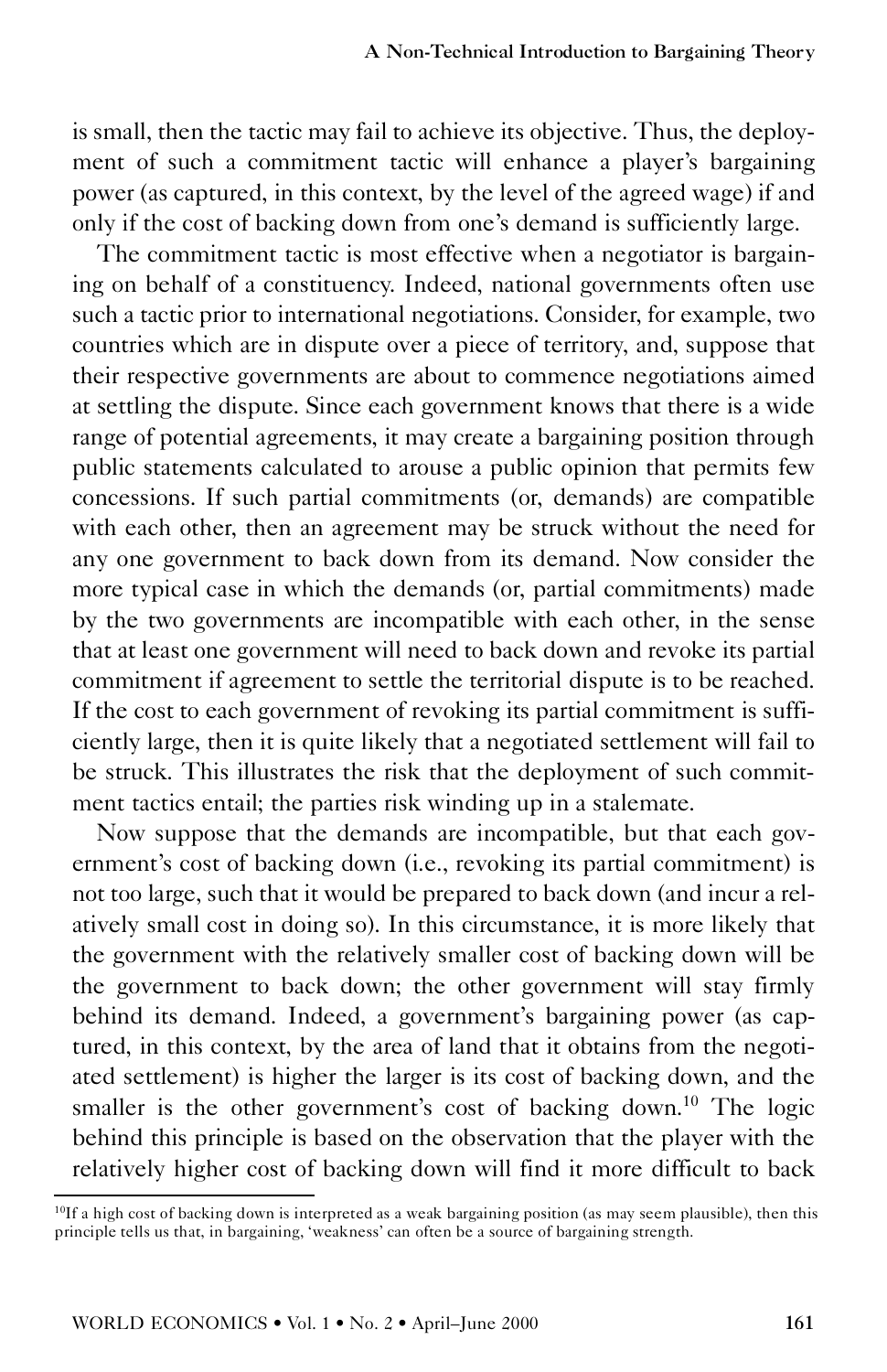down; that is, it is relatively easier for the player with the smaller cost of backing down to back down from her demand.

The principle described above may be illustrated in a fairly transparent manner by considering the case in which one government's cost of backing down is close to zero, while the other government's cost of backing down is significantly large; this might be because the former government is not democratically elected, while the latter government is a minority government in a strong democracy. In this case, the democratically elected government is likely to deploy this commitment tactic, and, expect to strike a relatively favourable deal for itself.

## **7. Asymmetric information**

In some bargaining situations at least one of the players knows something of relevance that the other player does not. For example, in the context of the exchange situation described at the beginning of section 1.1, Aruna, the seller, may know the quality of her house, while Mohan, the buyer, may not. The house might be either of high quality (a 'peach'), or of low quality (a 'lemon'). How is the bargaining outcome affected by the presence of such an asymmetry in information (in that Aruna knows whether her house is a peach or a lemon, while Mohan does not)? A main consequence of this asymmetry in information is that an agreement may not be struck when, in fact, it would be mutually beneficial for Aruna and Mohan to trade. The logic behind this principle runs as follows. If Aruna's house is a lemon, then she has an incentive to pretend that her house is a peach, in order to obtain a relatively high price. Since Mohan would be aware of this 'incentive to lie', the maximum price that he would be willing to pay for the house may be less than the value that Aruna would place on it if her house is a peach. As such, trade between Aruna and Mohan may fail to occur if Aruna's house is actually a peach. Notice that Aruna cannot credibly convince Mohan by simply saying that she is telling the truth when she claims that her house is a peach; after all, she could be telling a lie.

In general, the absence of complete information—when at least one party to the negotiations possesses information about relevant variables (or factors) that the other party (or parties) do not have—will lead to inefficient bargaining outcomes. That is, outcomes with disagreements and/or costly delayed agreements. Some examples include: (i) failure to reach any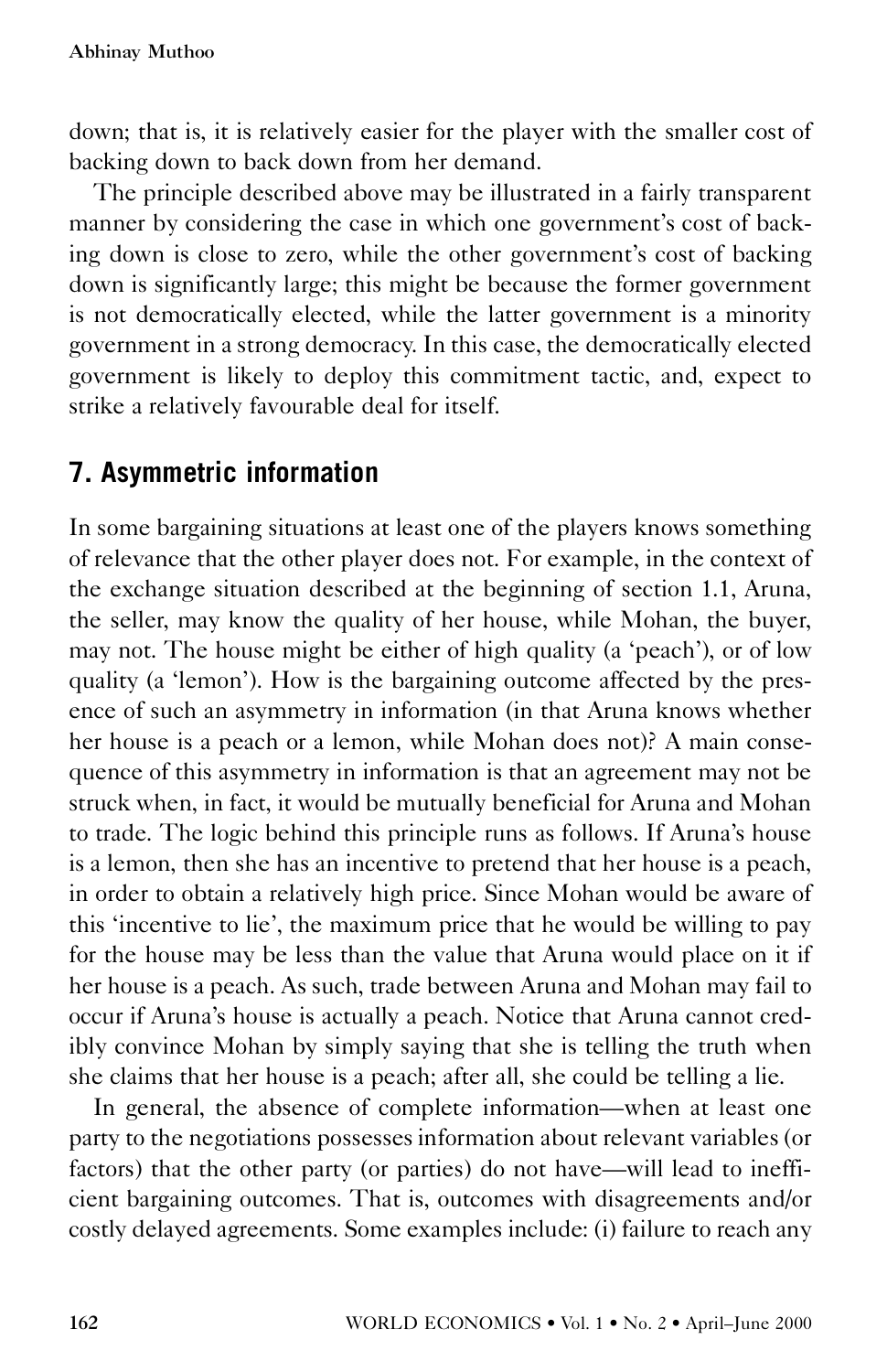international trade agreement, or striking an agreement after a costly trade war; (ii) reaching a negotiated settlement to a territorial dispute after the loss of life and destruction of property through a military war; (iii) striking a negotiated wage agreement after a long and costly strike; (iv) divorce when remaining married would have been mutually beneficial to the couple; and (v) reaching an agreement over the marital surplus (covering a variety of domestic and non-domestic issues) after a long and costly period of uncooperative behaviour.

An important role of costly delays (such as strikes and wars) is to act as a mechanism through which privately held information can be *credibly* communicated to the uninformed party. Consider union-firm wage negotiations, and suppose that the firm's current level of revenue is not known to the union; it is either high or low. If the level of revenue is high then the firm can afford to pay a high wage. Clearly, therefore, the firm has an incentive to lie if its level of revenue is high. It would like to tell the union that the current level of revenue is low, and thus, it cannot afford to pay a high wage. At the same time, if the firm's level of revenue is genuinely low, then it needs to convince the union that this is really the case. The union needs to find a mechanism to credibly screen the information possessed by the firm. The strike weapon can act as such a mechanism. A union's commitment to go on a long strike unless a high wage is offered provides the firm with appropriate incentives to reveal its true level of revenue. If the firm has earned a high level of revenue, then it has a relatively greater incentive to offer a high wage and avert the strike. As such, if the union does go on strike (i.e., the firm does not offer a high wage), then it becomes clear to the union that the firm has a low level of revenue; for otherwise the firm would have offered a high wage, and the strike would have been averted.

The message here is that strikes are unavoidable consequences of asymmetric information. Of course, this message also implicitly suggests how strikes might be avoided: by finding alternative, less costly means of credibly communicating the firm's level of revenue to the union. For example, this might be achieved by allowing the union relatively free access to the firm's financial accounts, and by allowing union representa-

<sup>11</sup>Of course, it may not always be in a firm's interest to do these things.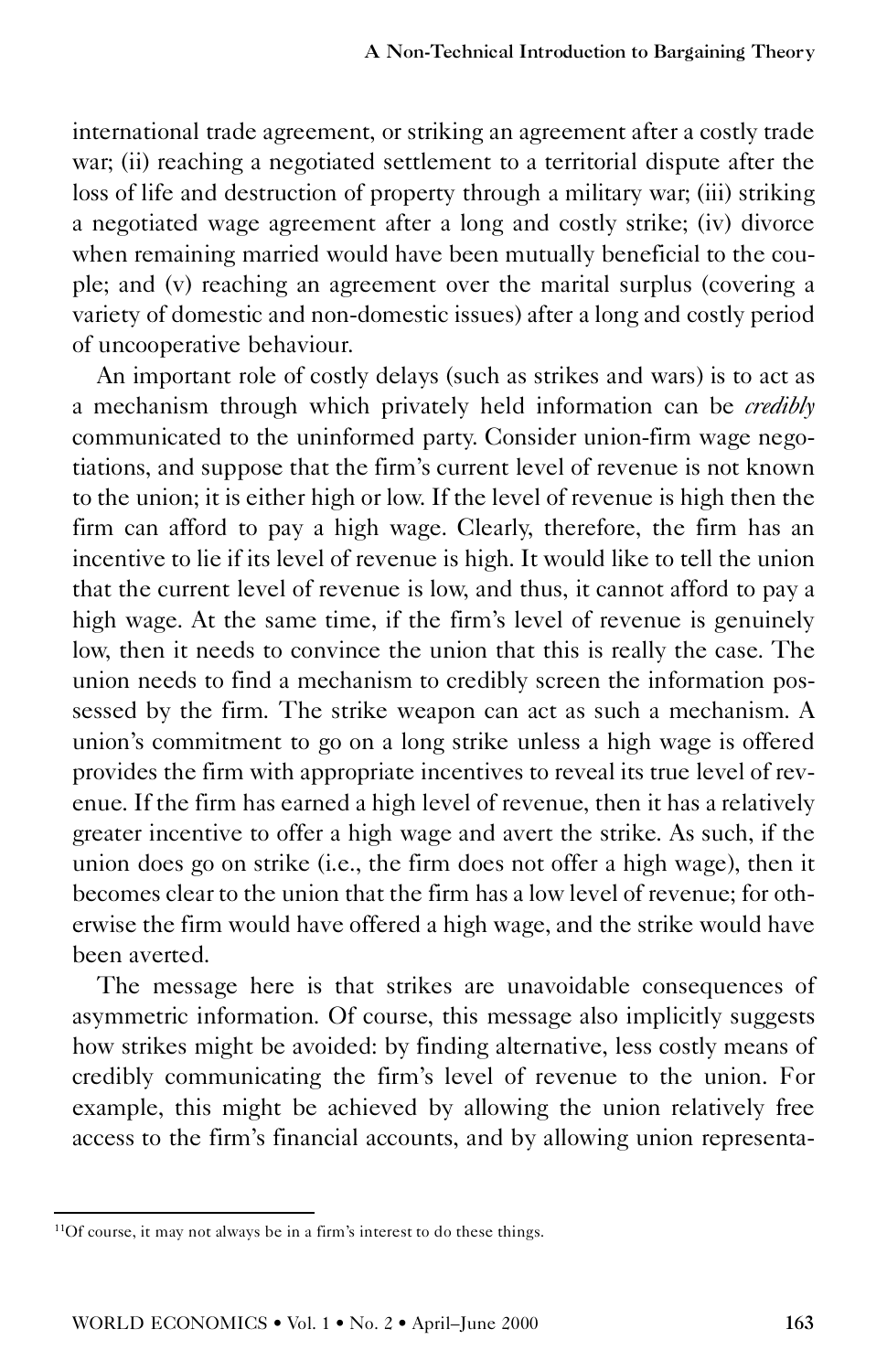tives to sit on key decision-making bodies of the firm such as the board of directors<sup>11</sup>

Similarly, nations go to war partly because of the absence of complete information; information on relevant matters are not known to all the parties. For example, the military capabilities and/or the resolve in pursuing a military campaign of your enemy may not be known to you with certainty. Indeed, if all relevant information were known to all the warring parties, then, in effect, they should be able to figure out what the final outcome of the war would be; and, hence, they should perhaps have an incentive to agree to that outcome immediately through a negotiated settlement—avoiding the long and costly war. But, alas, information is not so complete. War is partly a mechanism to communicate in a credible manner such information. For example, NATO's resolve to pursue a long military campaign during the recent crisis in the Balkans was not known to the world at large, let alone to the parties to the conflict. As such, the continuous aerial NATO attacks were necessary to credibly communicate to the relevant parties its resolve to achieve its objectives. Once any uncertainty over that resolve was removed, only then could a negotiated settlement to the dispute be struck. I suppose there was no other means of credibly communicating that resolve, other than by demonstrating it through war. In many other kinds of bargaining situations, it is unfortunately also the case that the only way to credibly communicate important information is via some costly and wasteful activity.

# **8. Concluding comments**

Some of the fundamental principles expounded in this article may be summarised as follows:

- Patience during the process of negotiations confers bargaining power, while risk aversion affects it adversely.
- A player's outside option enhances her bargaining power if and only if it is attractive and therefore credible.
- A player's bargaining power is higher the larger is her inside option, provided that all negotiators' outside options are not attractive enough.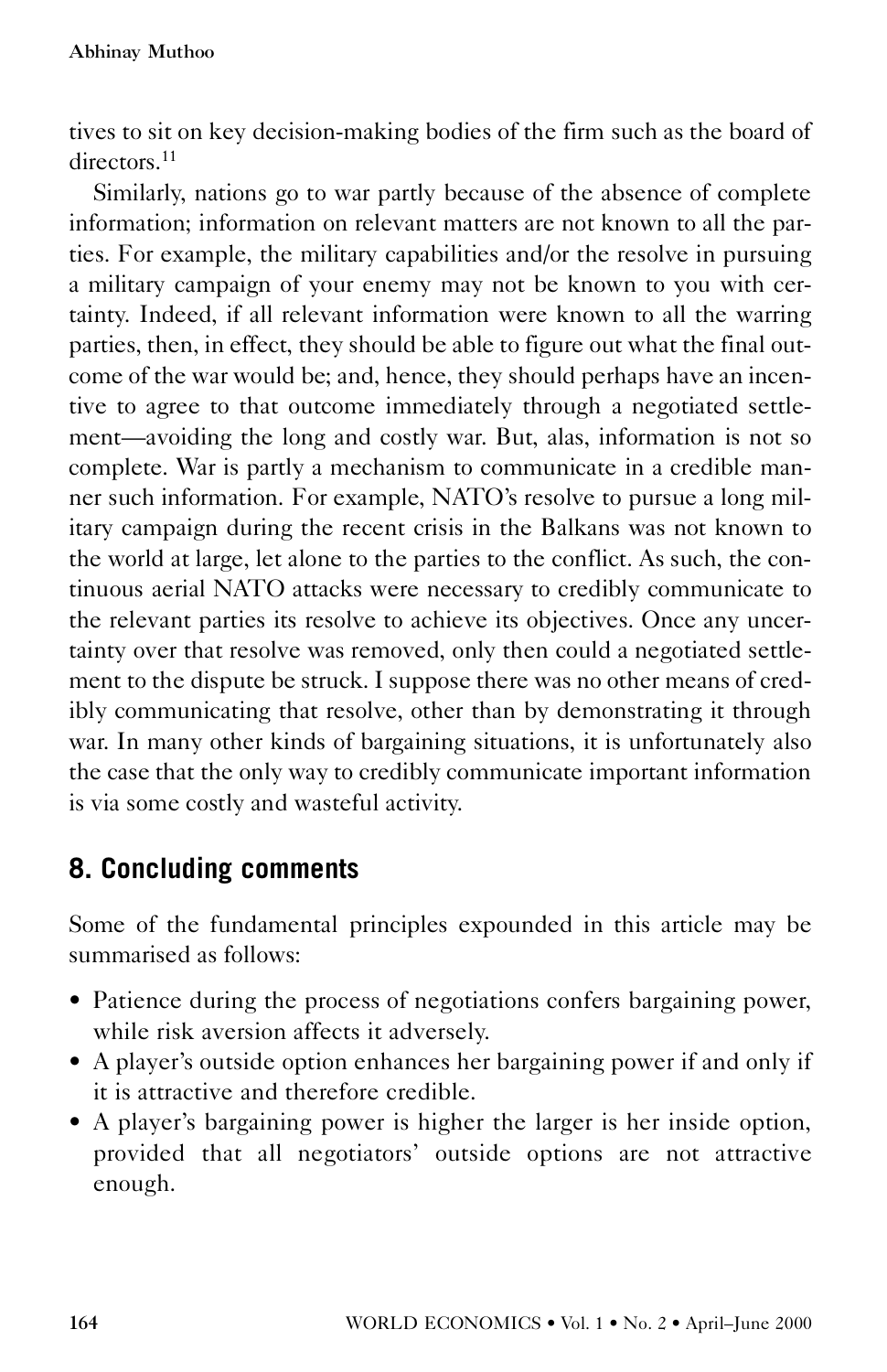- If both negotiators' outside options are sufficiently attractive, then it is likely that gains from co-operation may not exist (and the parties may thus prefer to exercise their respective outside options).
- When both negotiators' costs of backing down from their initial demands are sufficiently large, then making such demands may risk
- leading the negotiations into a stalemate. A player's bargaining power is higher the larger is her cost of backing down from her initial demand.<br>
• When a party does not know something of relevance to the ongoing
- negotiations which the other party does, there is a risk of failure of negotiations or of costly delay till the relevant information is credibly communicated to the uninformed party.
- Knowledge is veritable power in negotiations and enhances the bargaining strength of the better informed.

The above aspects of negotiations apply to various bargaining situations, and there are many more which are no less important in determining bargaining outcomes, as adumbrated below:

- Procedure and format of negotiations matter, particularly the initiative of making offers, rather than responding to them, confers bargaining power.
- Reputation of a player, say about strength, resolve and staying power, enables her to strike a better bargain than a party with a weak background.
- Populism, public interest litigation and judicial activism can paralyse negotiations unless bargaining is undertaken in complete confidentiality and the players are well aware of the multifaceted social, economic, political and other aspects of a bargaining situation and the eventual need for accountability and transparency.

In concluding this article, it may be noted that the principles discussed here can be applied to a significantly larger variety of real-life situations than may be indicated in this article. In particular, one interesting and important arena of human interaction that I did not discuss concerns multilateral negotiations. Examples of such situations abound: international trade negotiations may involve 190 nations, while bargaining in a legislature can involve anything up to 540 elected representatives or even more.